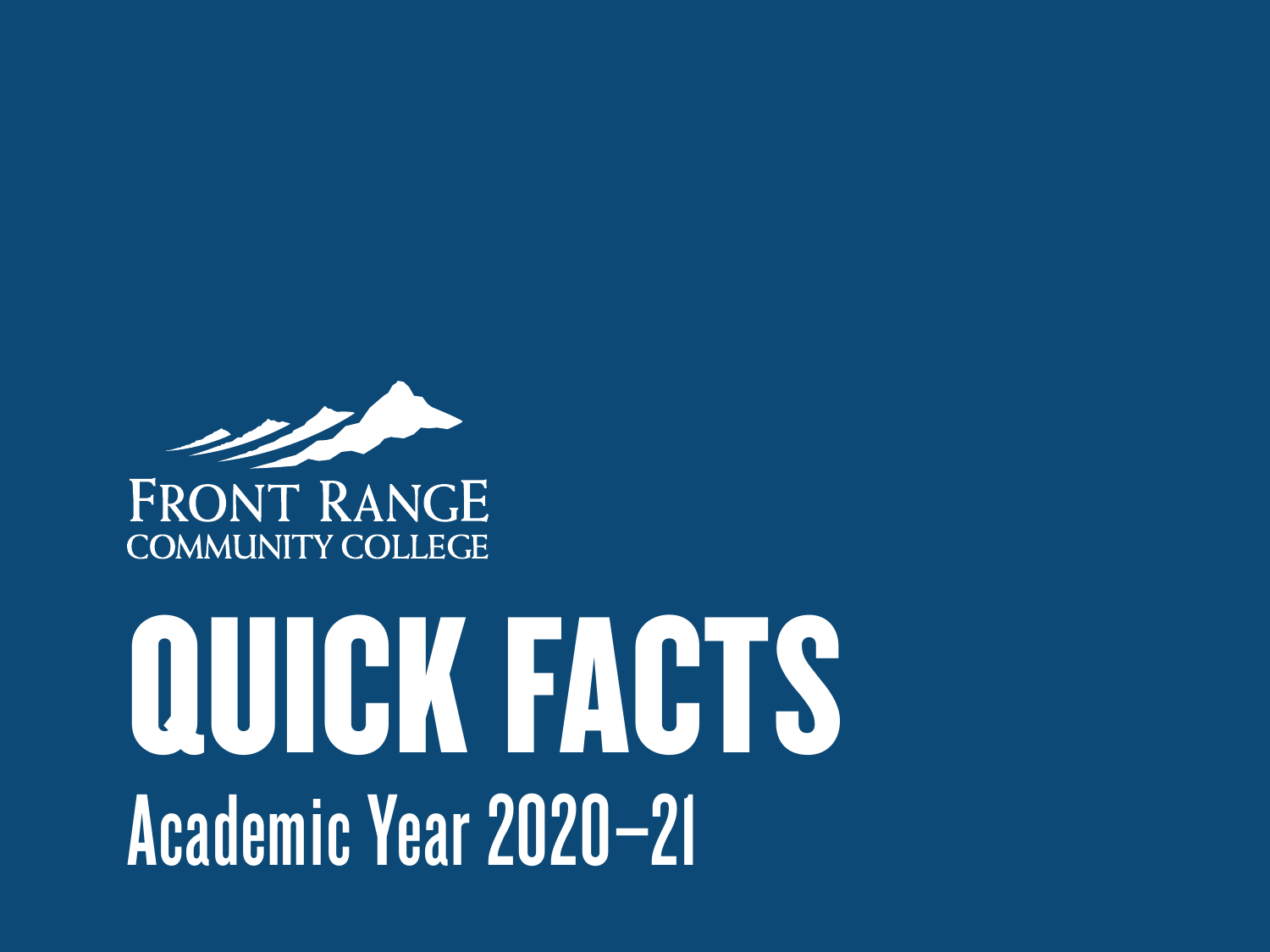### **1444** Largest community college in Colorado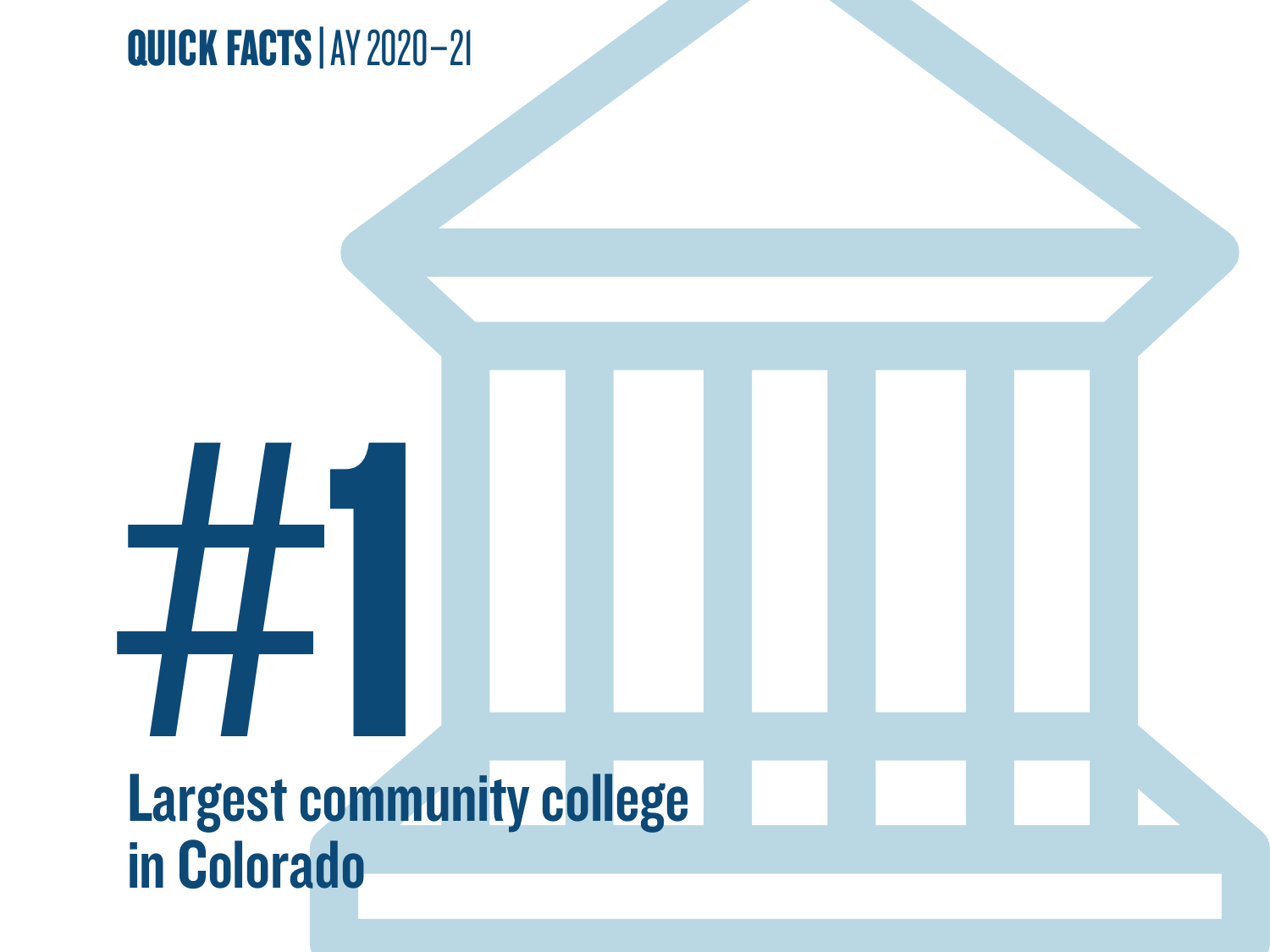**Campu** Campuses (Fort Collins, Longmont, Westminster)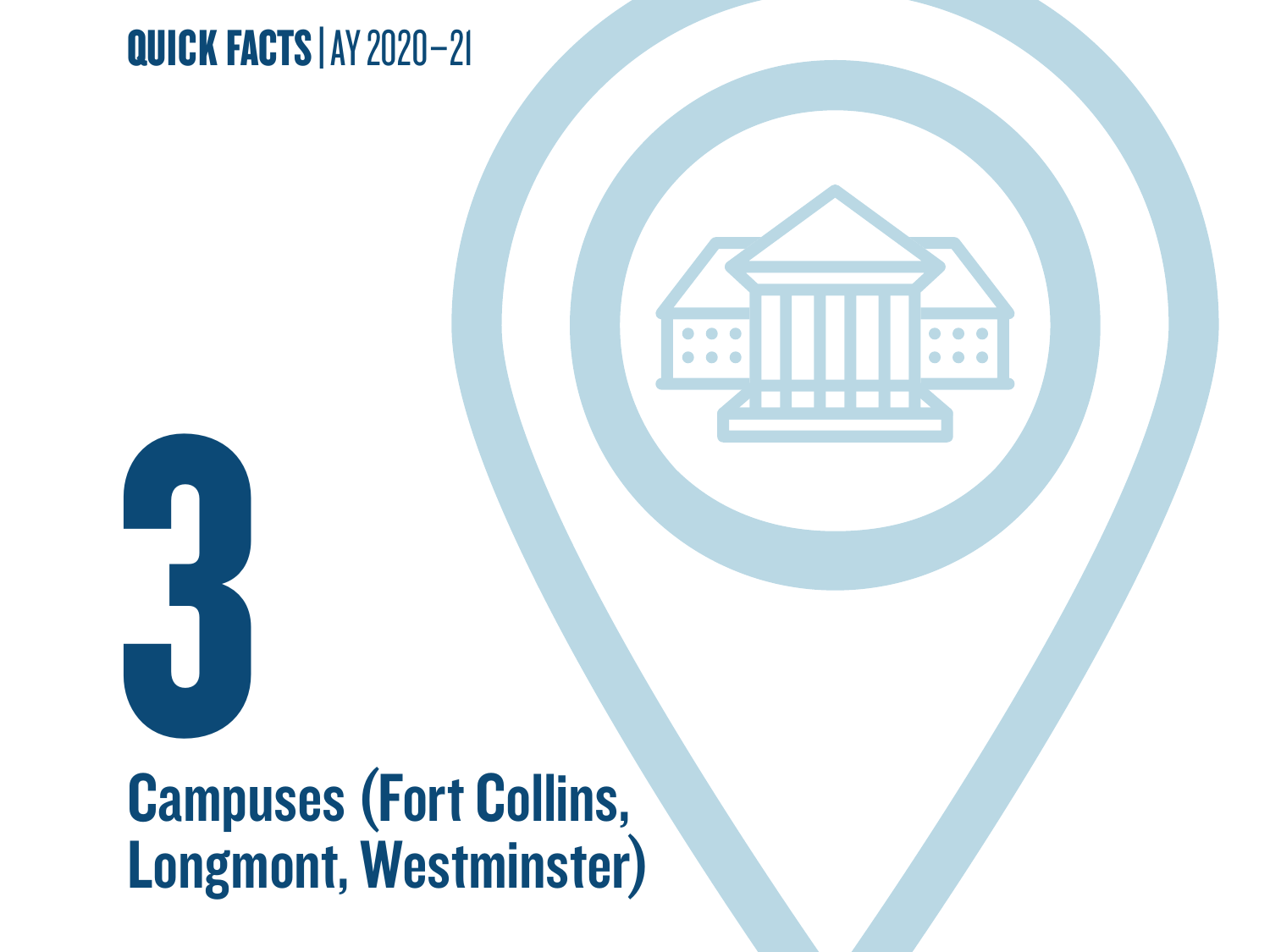### IN THE CLASSROOM

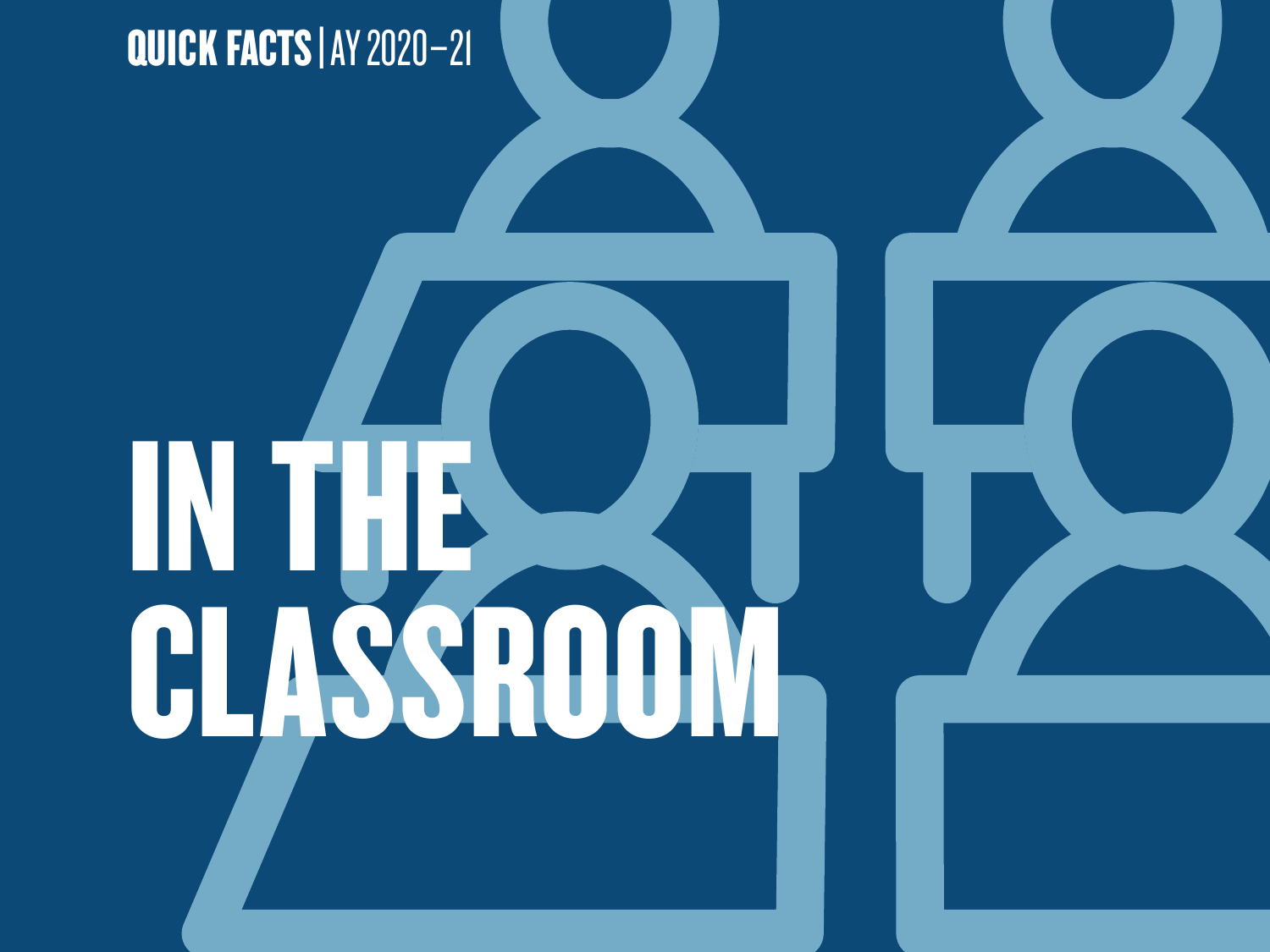

**17 March 2014** Average class size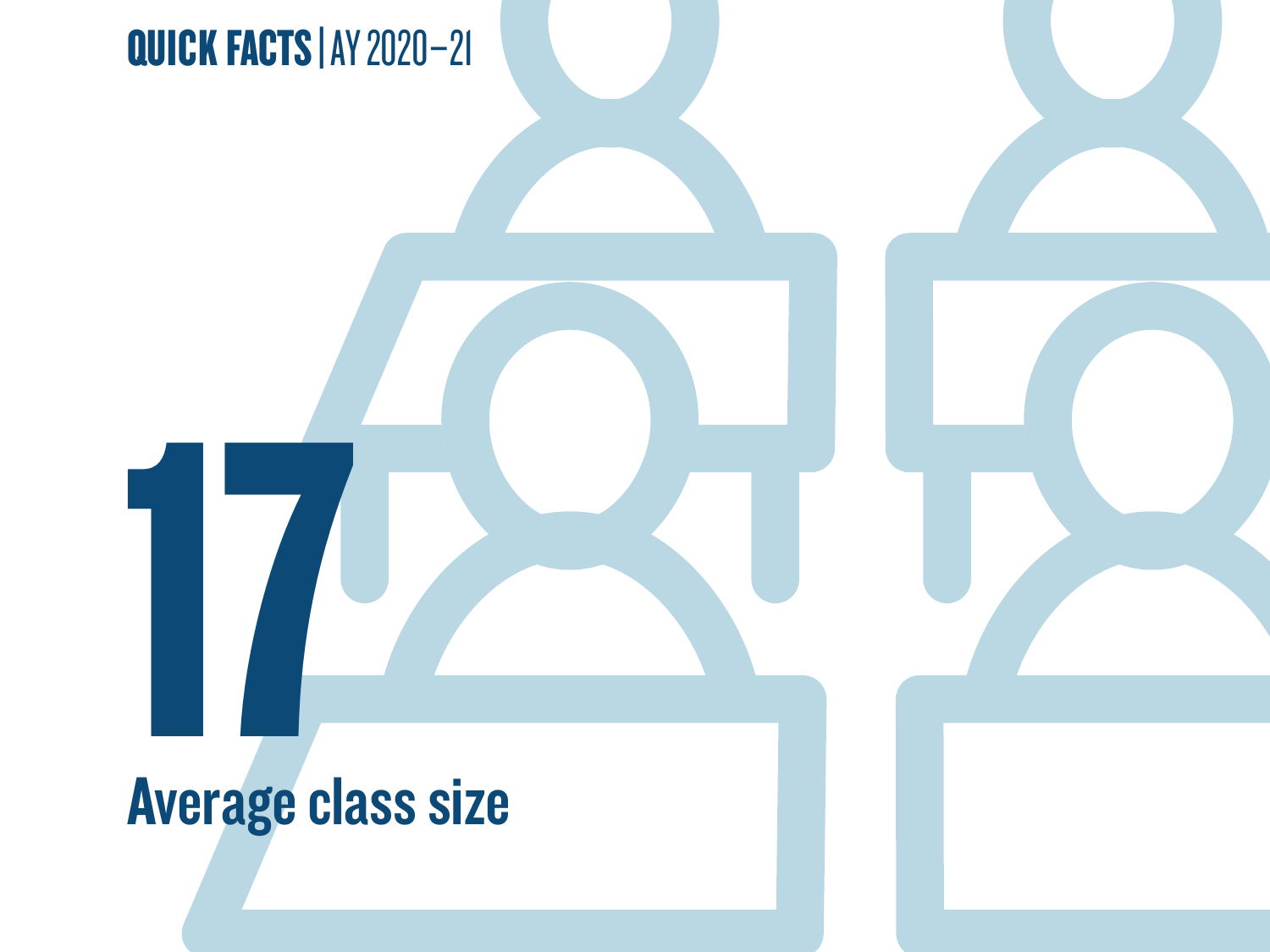### Student-to-facult Student-to-faculty ratio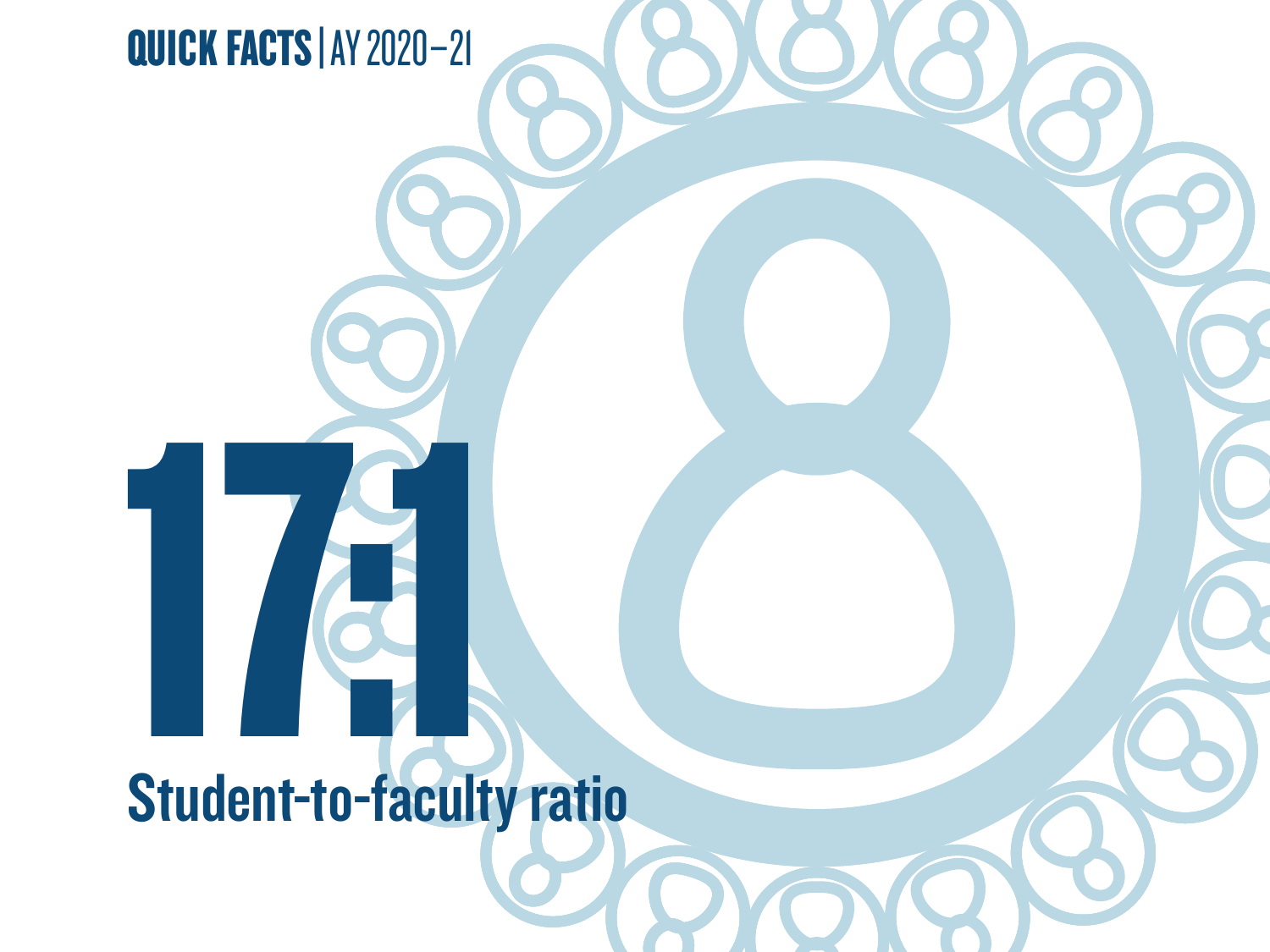37% Classes taught by full-time faculty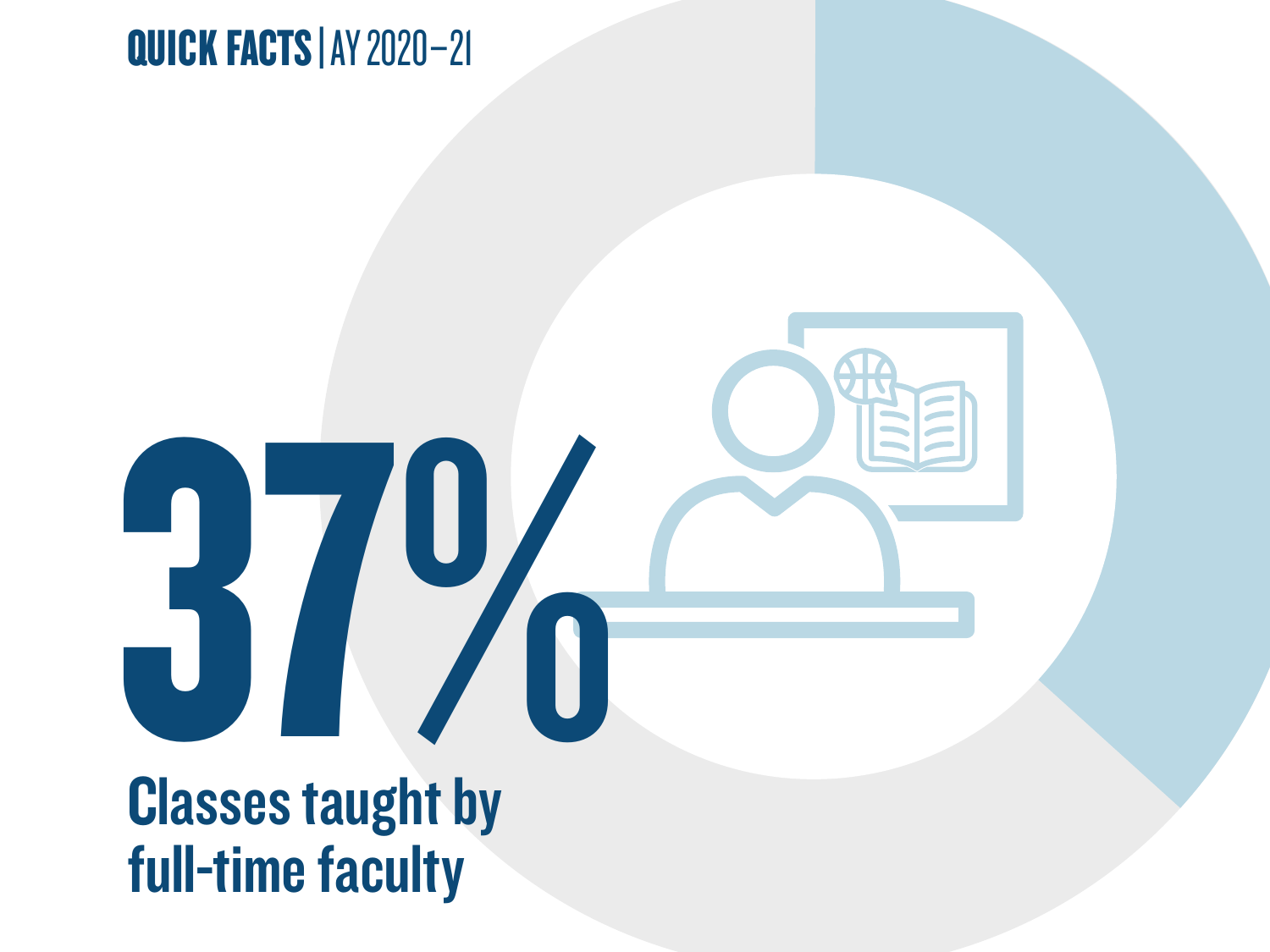95% Would recommend FRCC to a Friend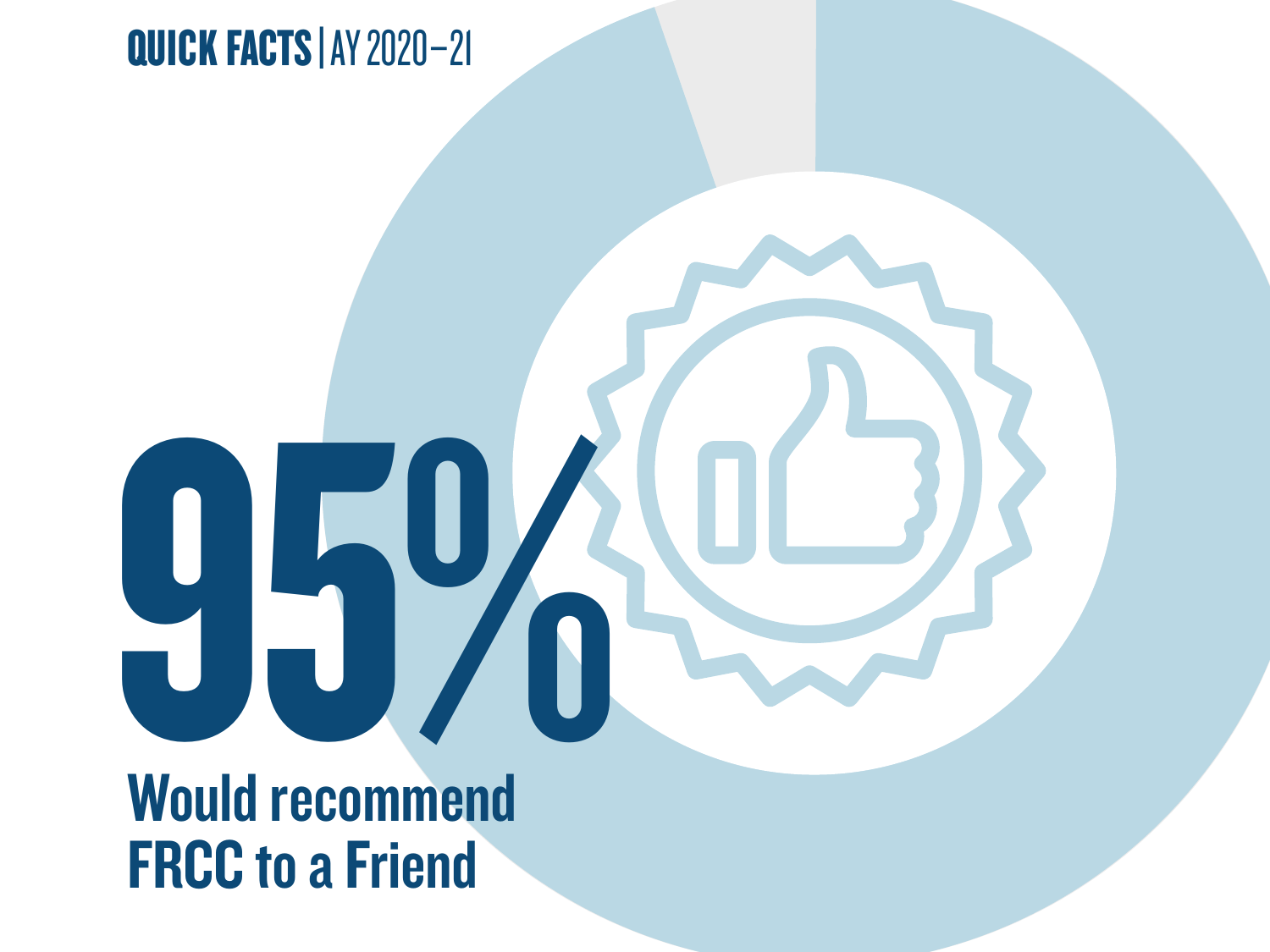### OUR STUDENTS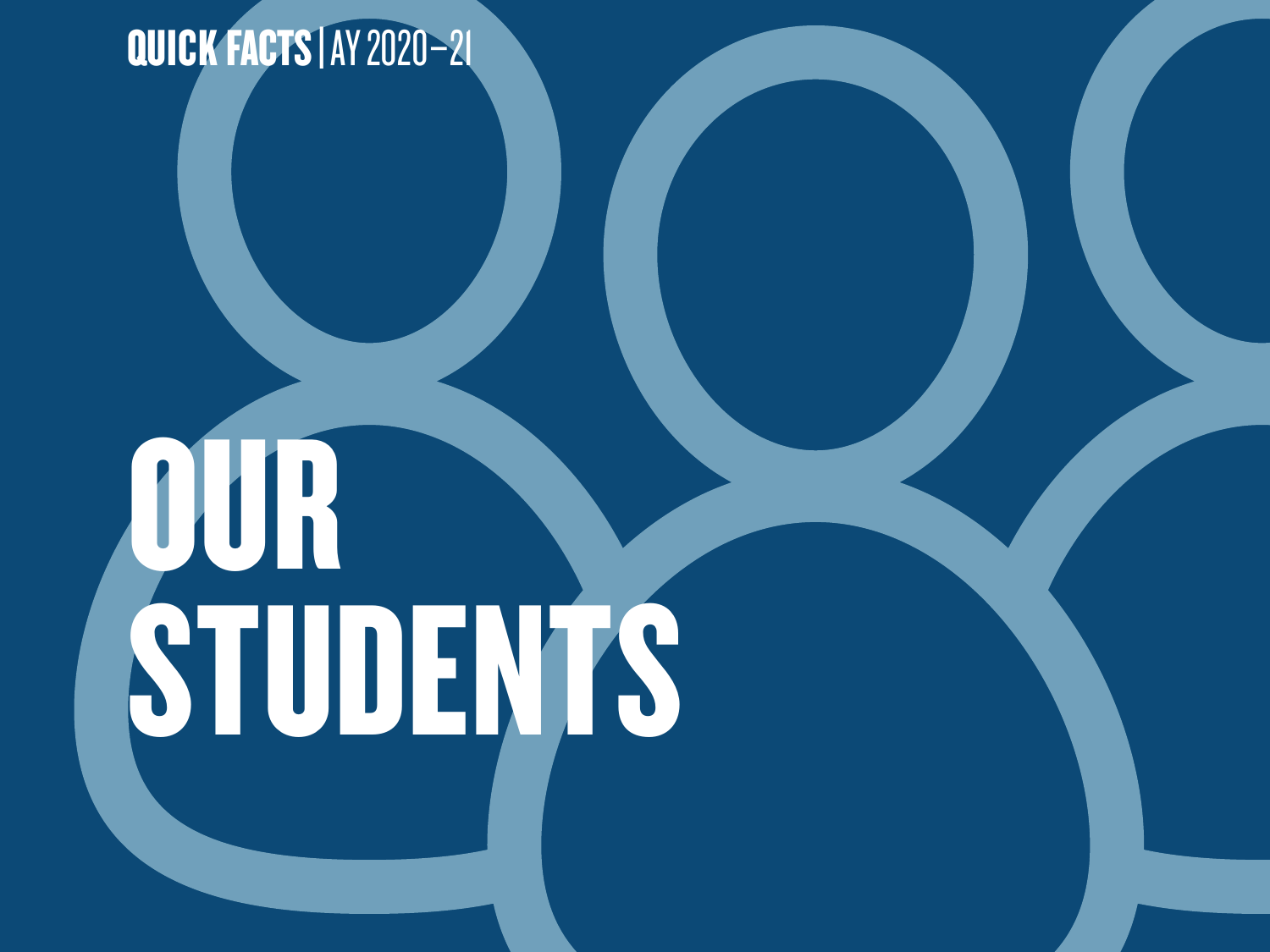

# 28,041 Students at FRCC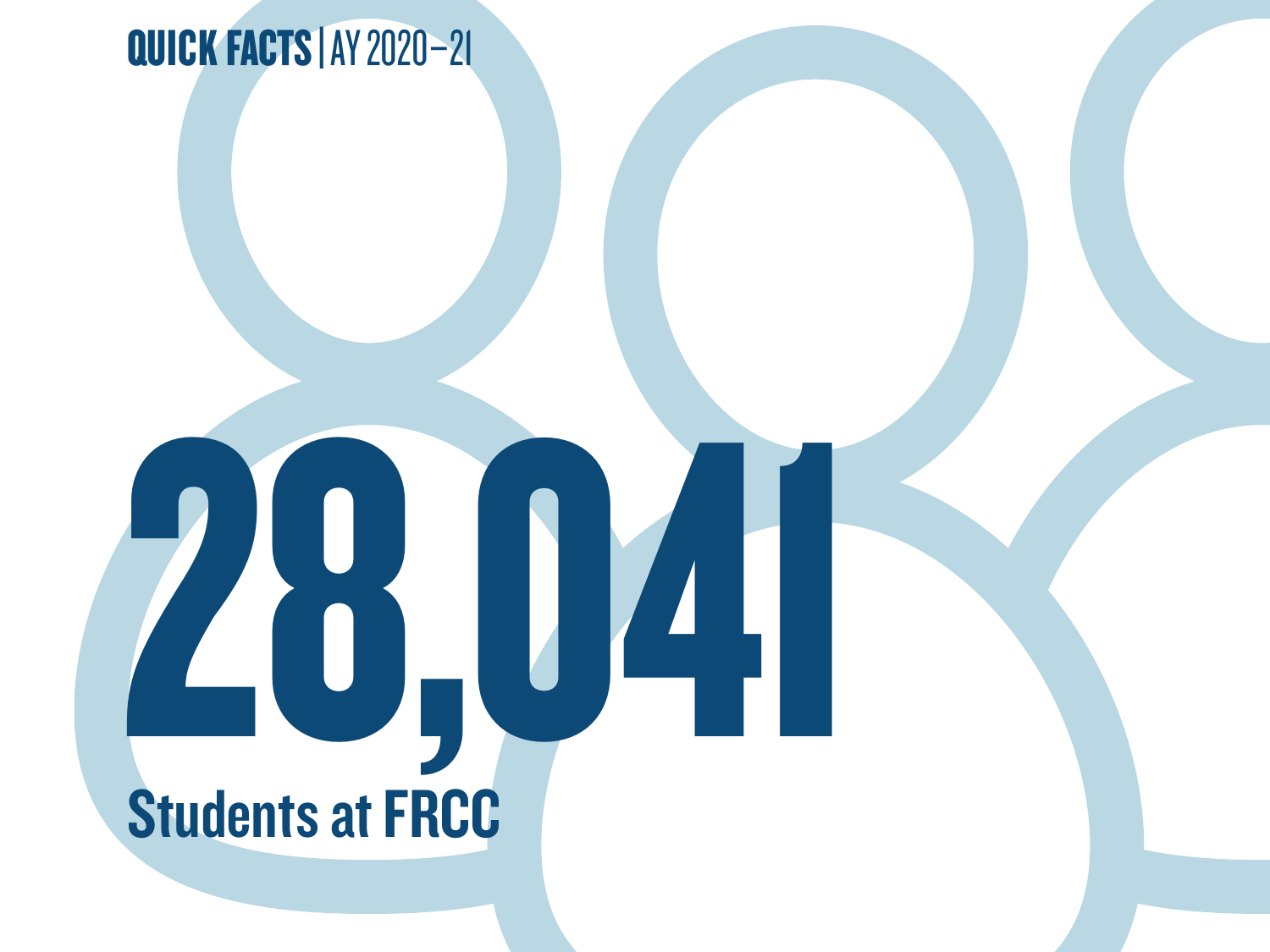### Part-time students

70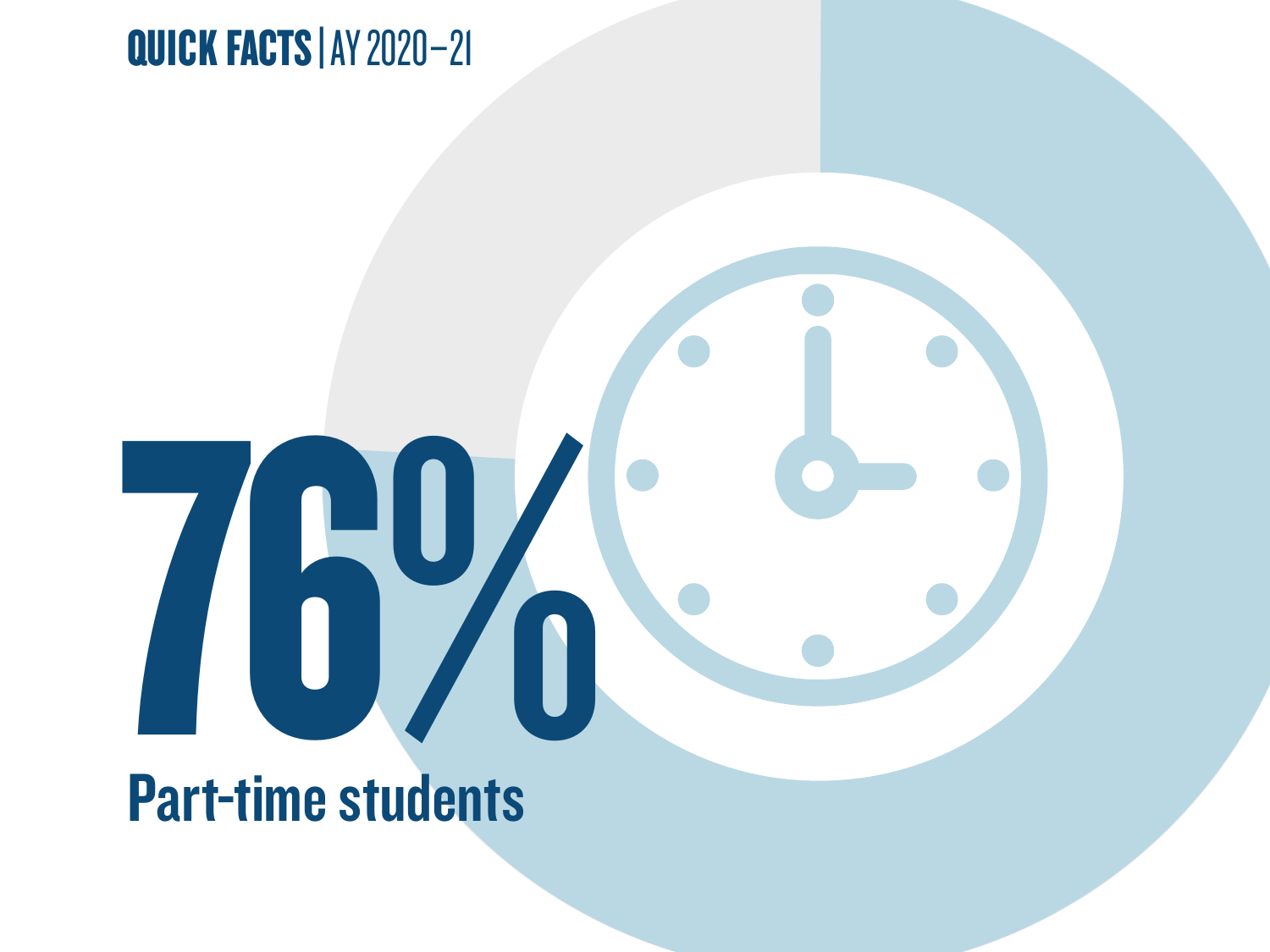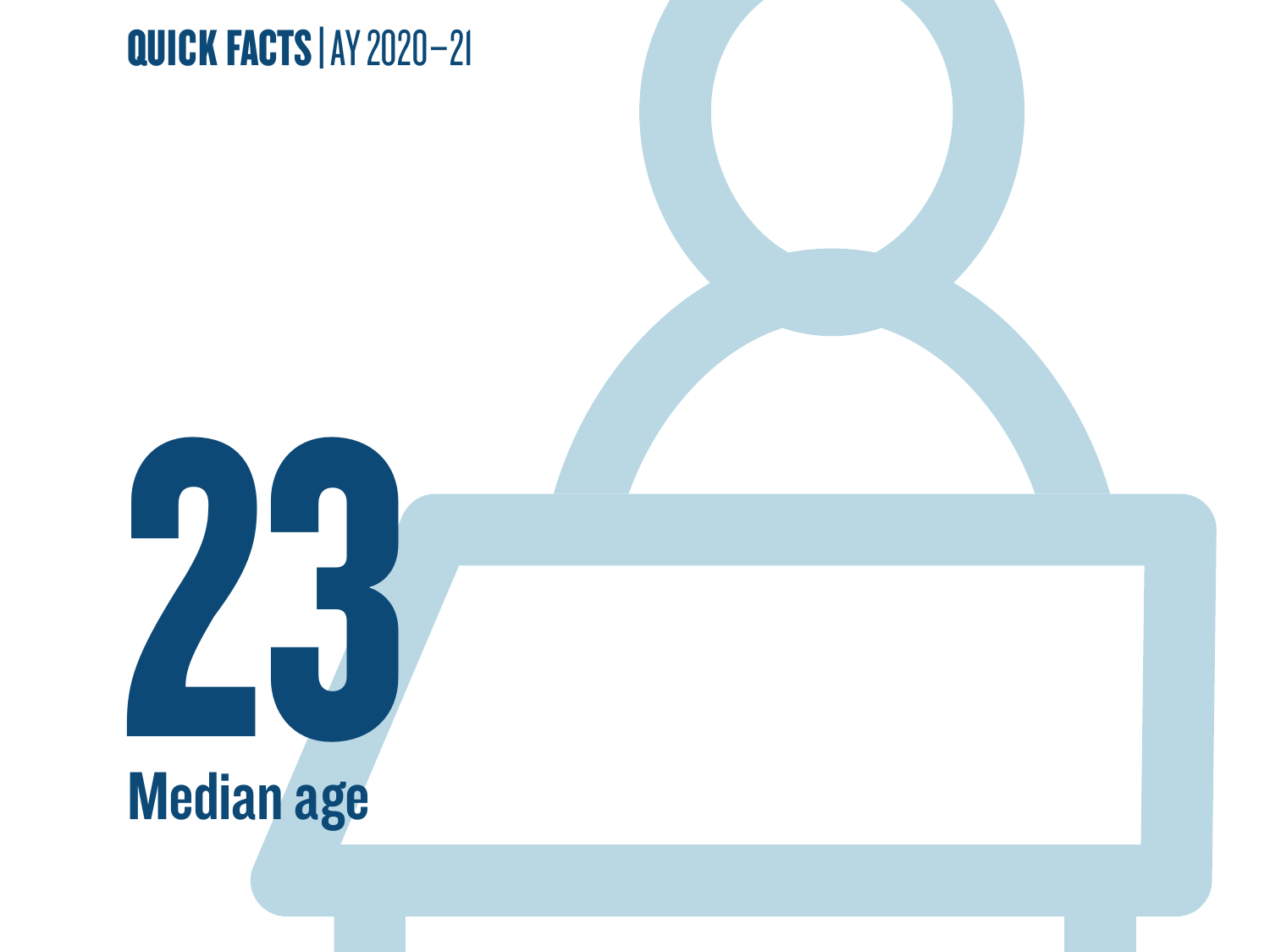### First in family to go to college

19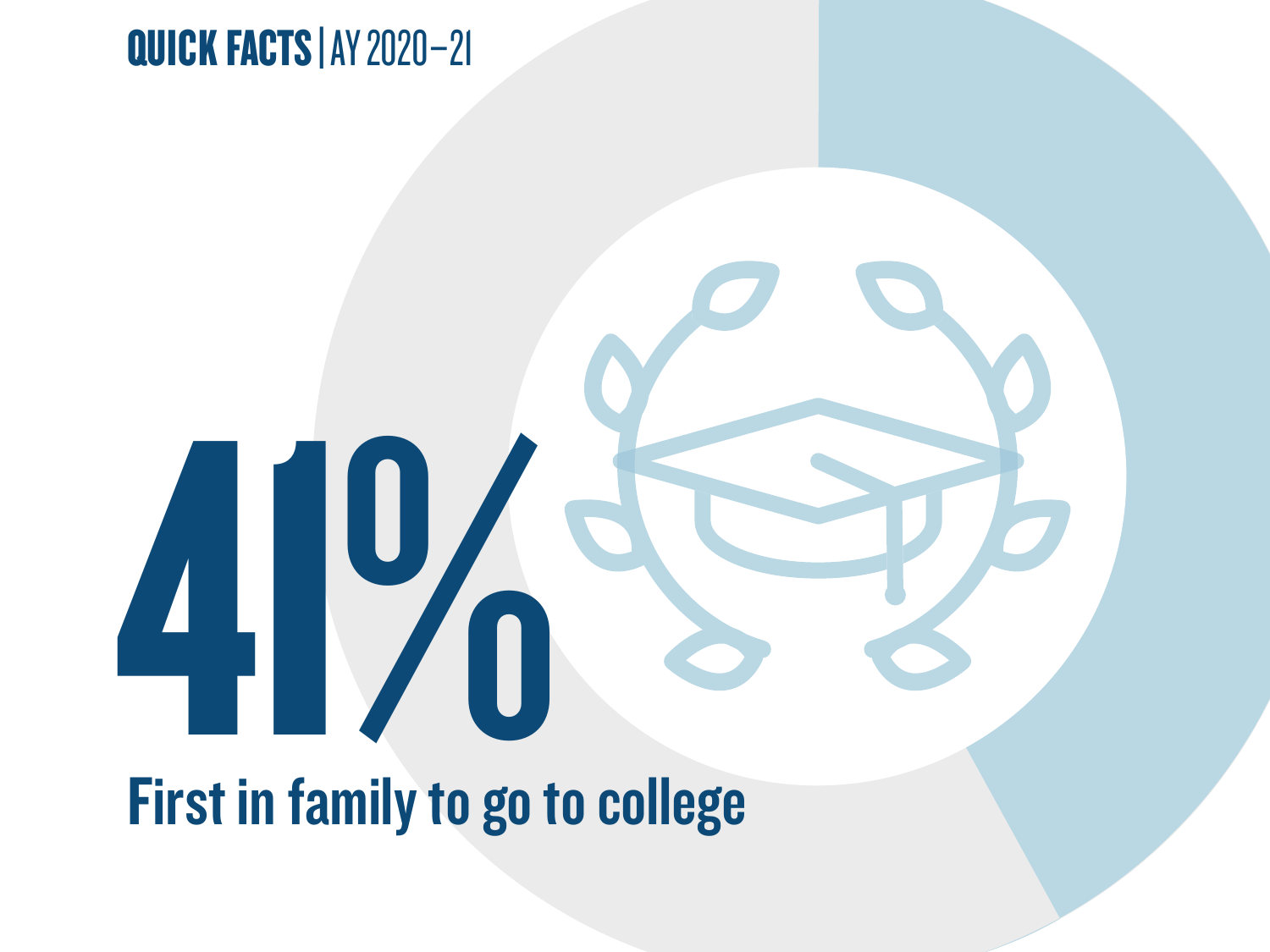

### Students From

### States+D.C. States+D.C.

**73**<br>Countries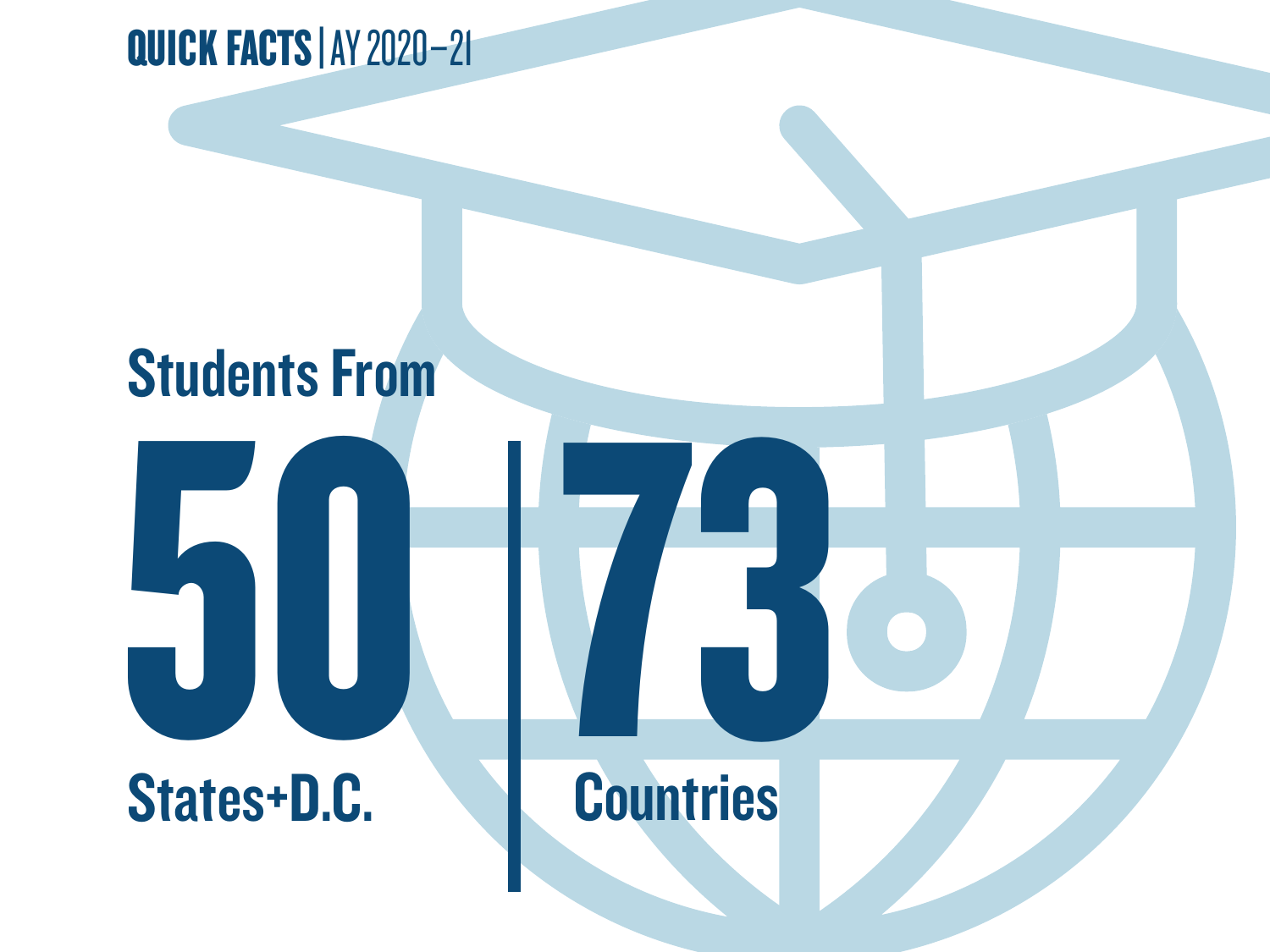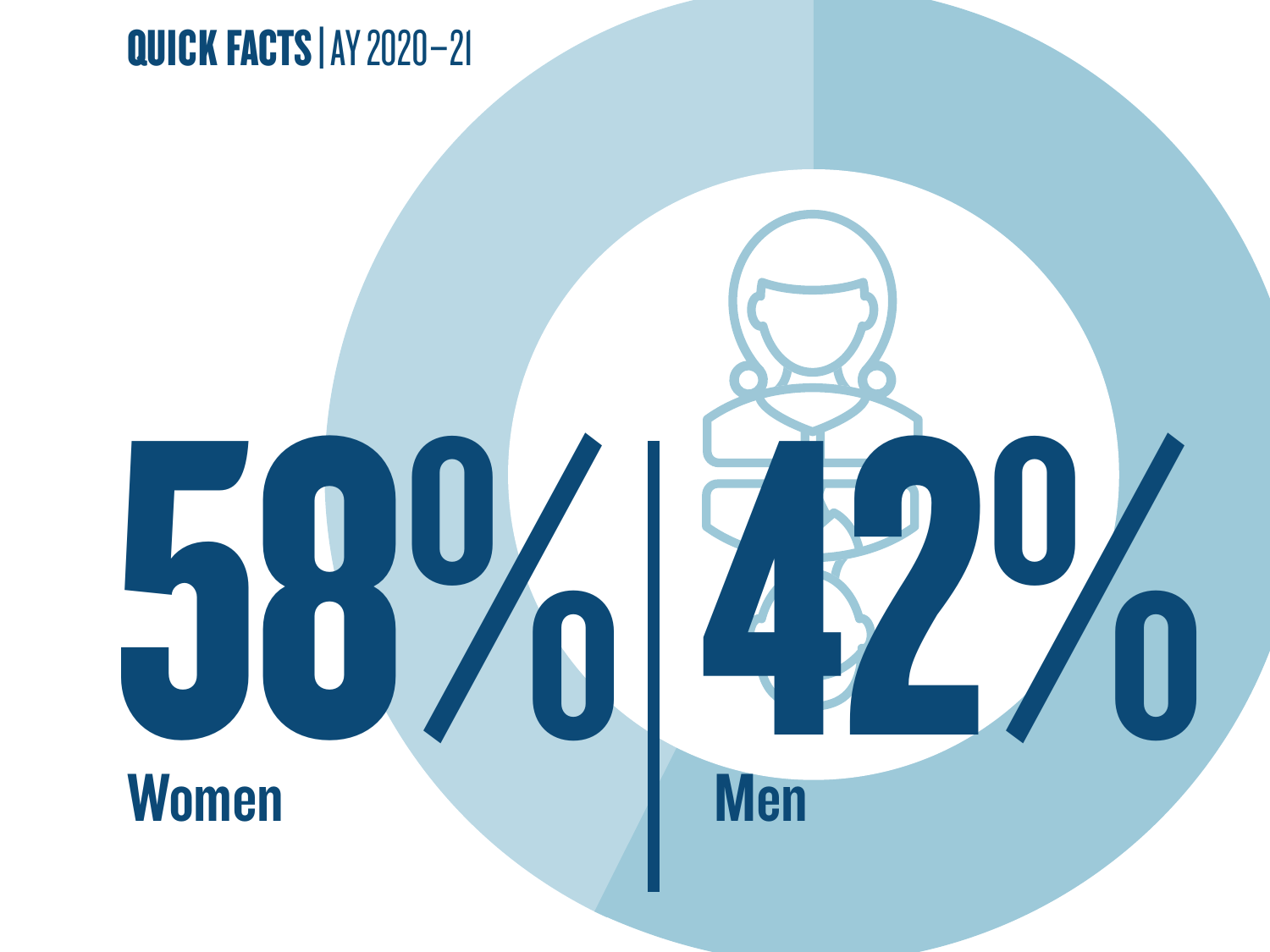# 33%

### Students of color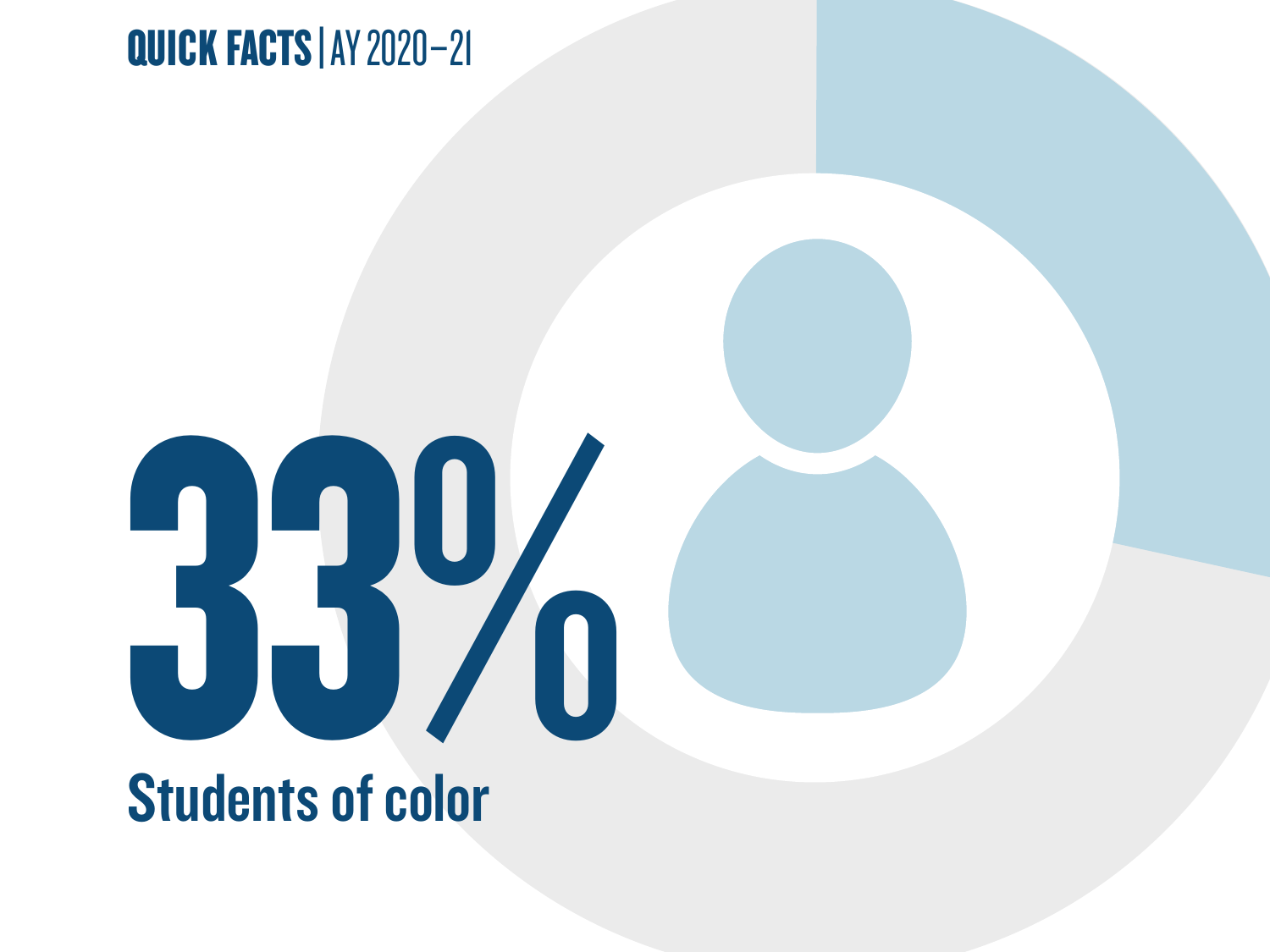# TRANSFER **SUCCESS**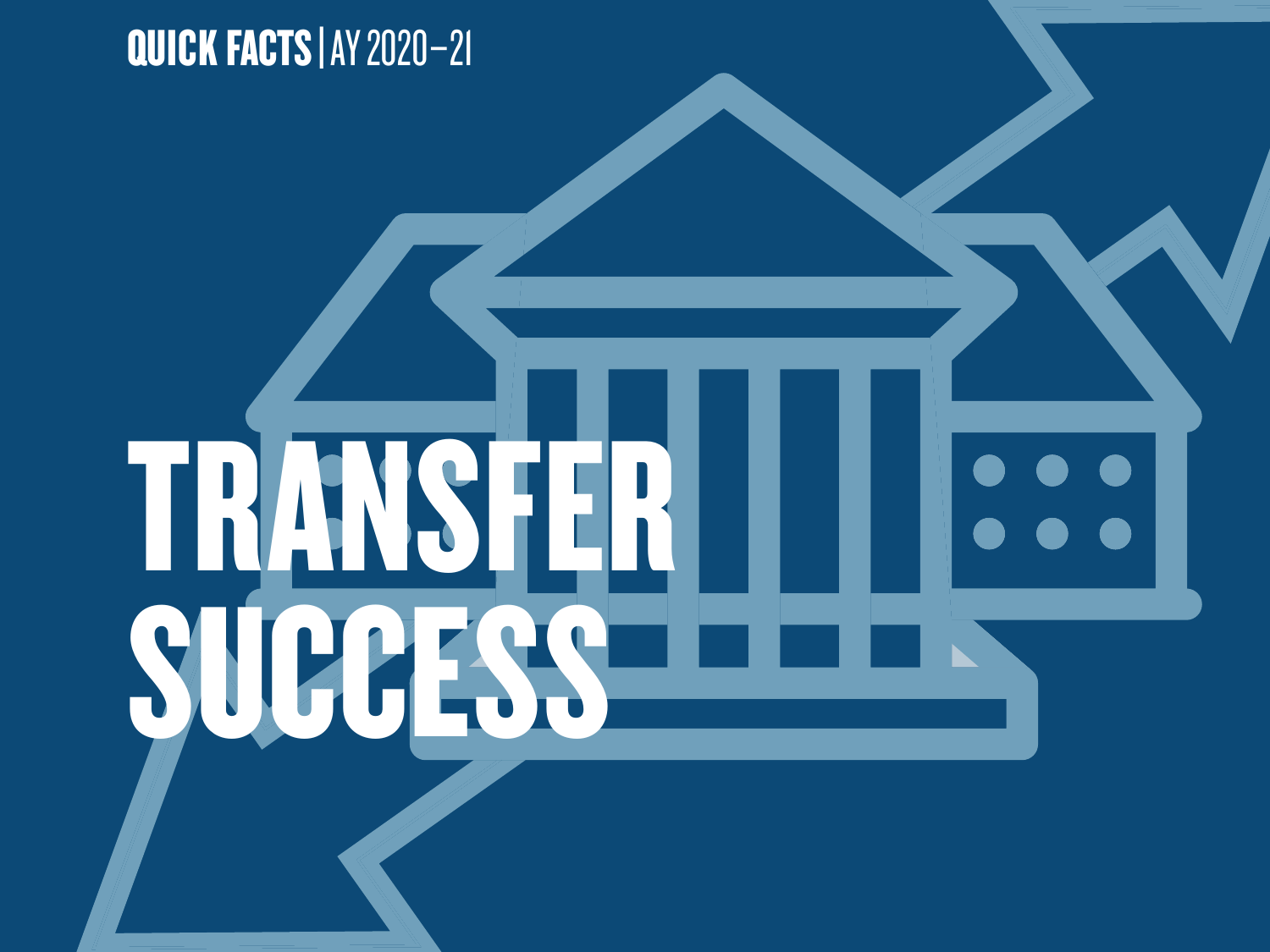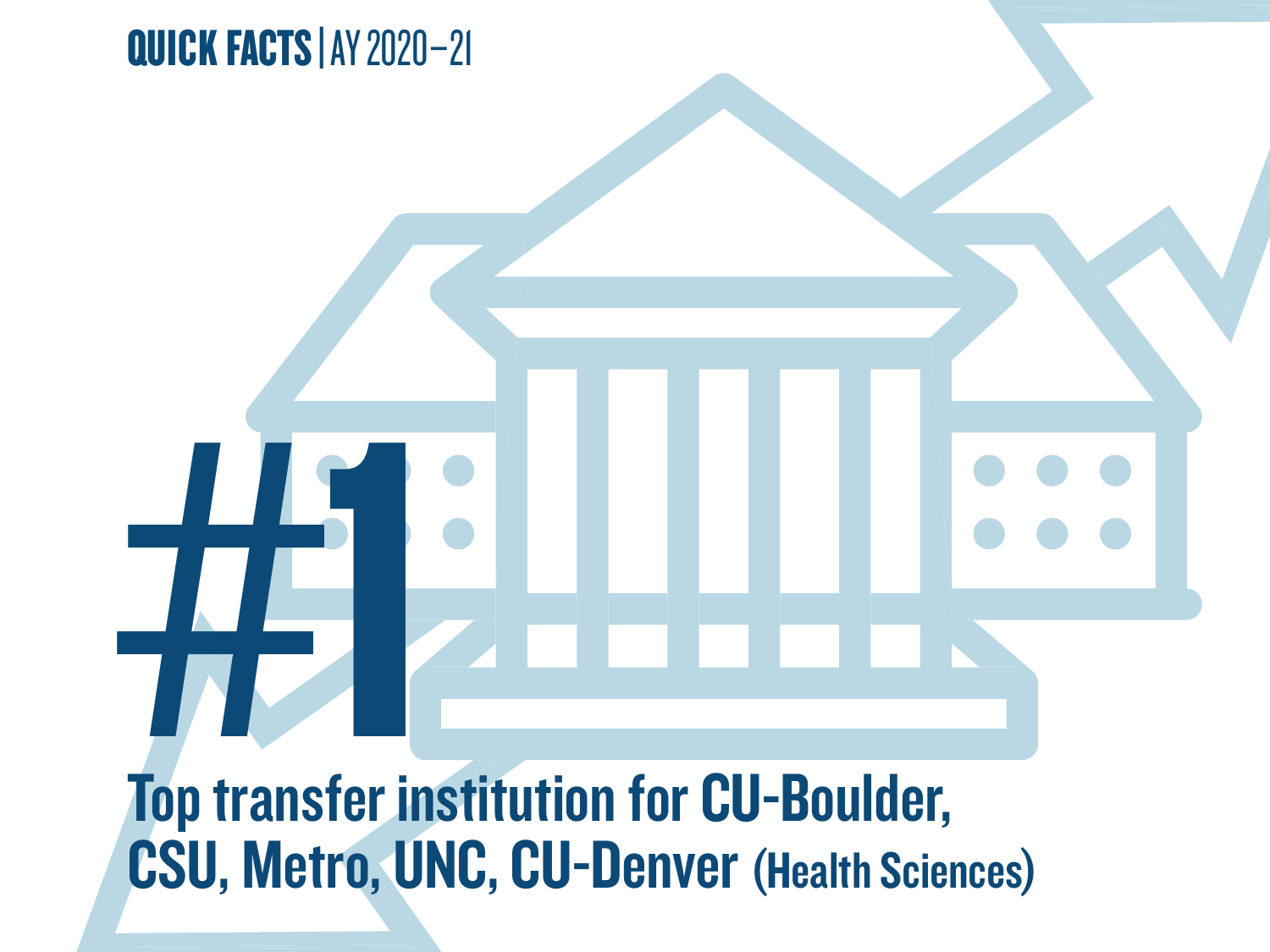Once at the university level in Colorado, FRCC transfer students do as well as—or better than—students who started there.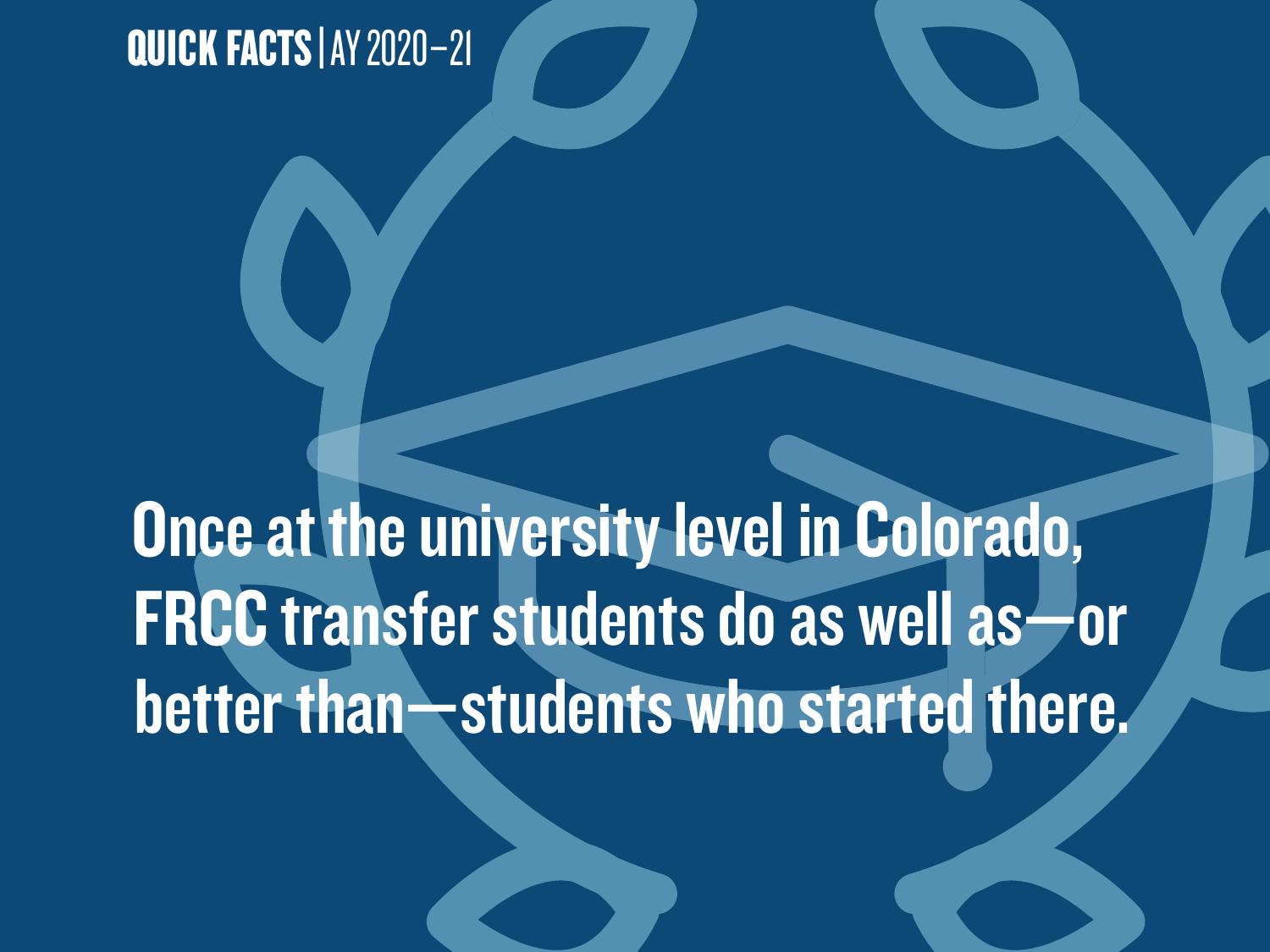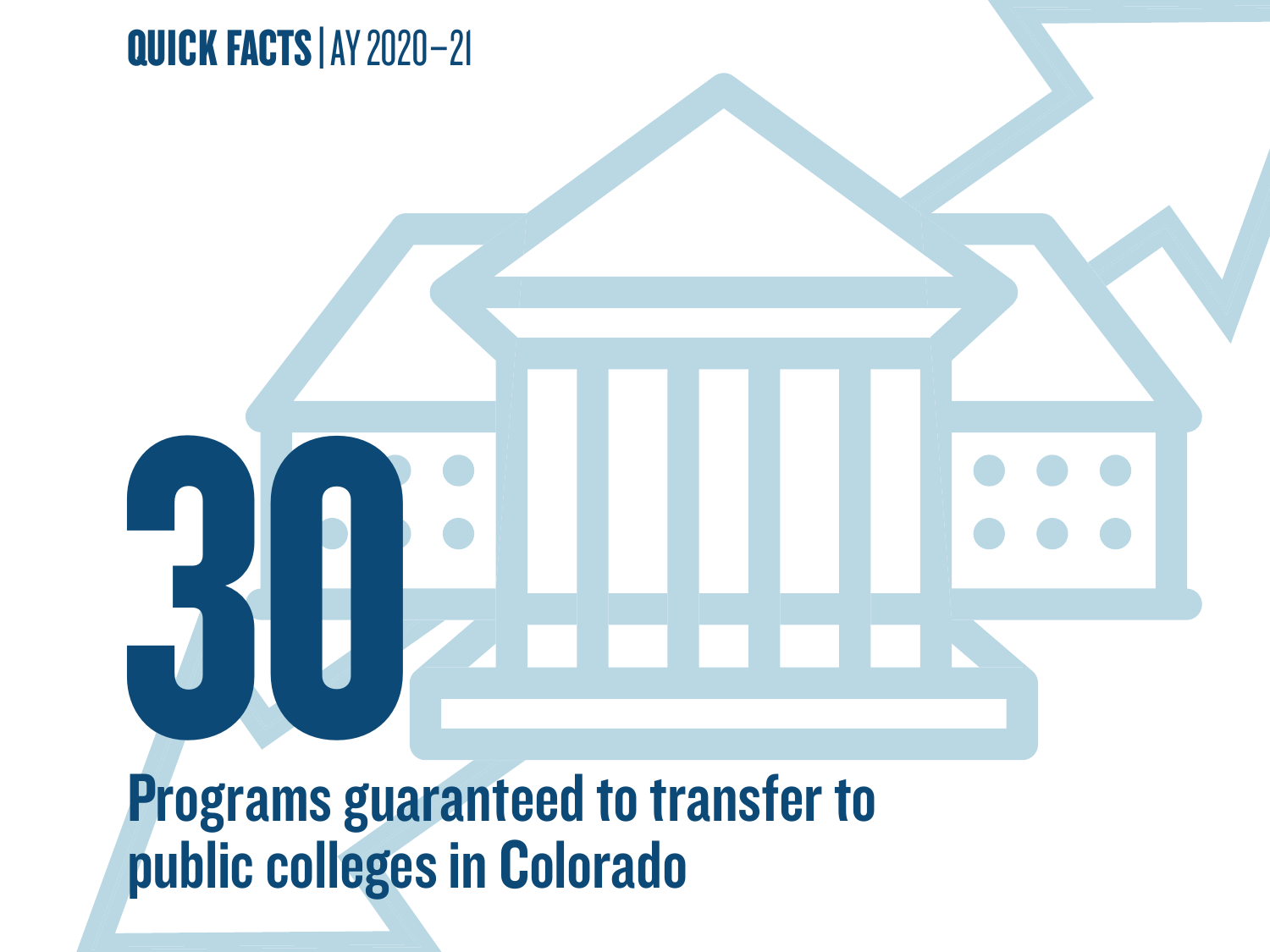# AFFORDABILITY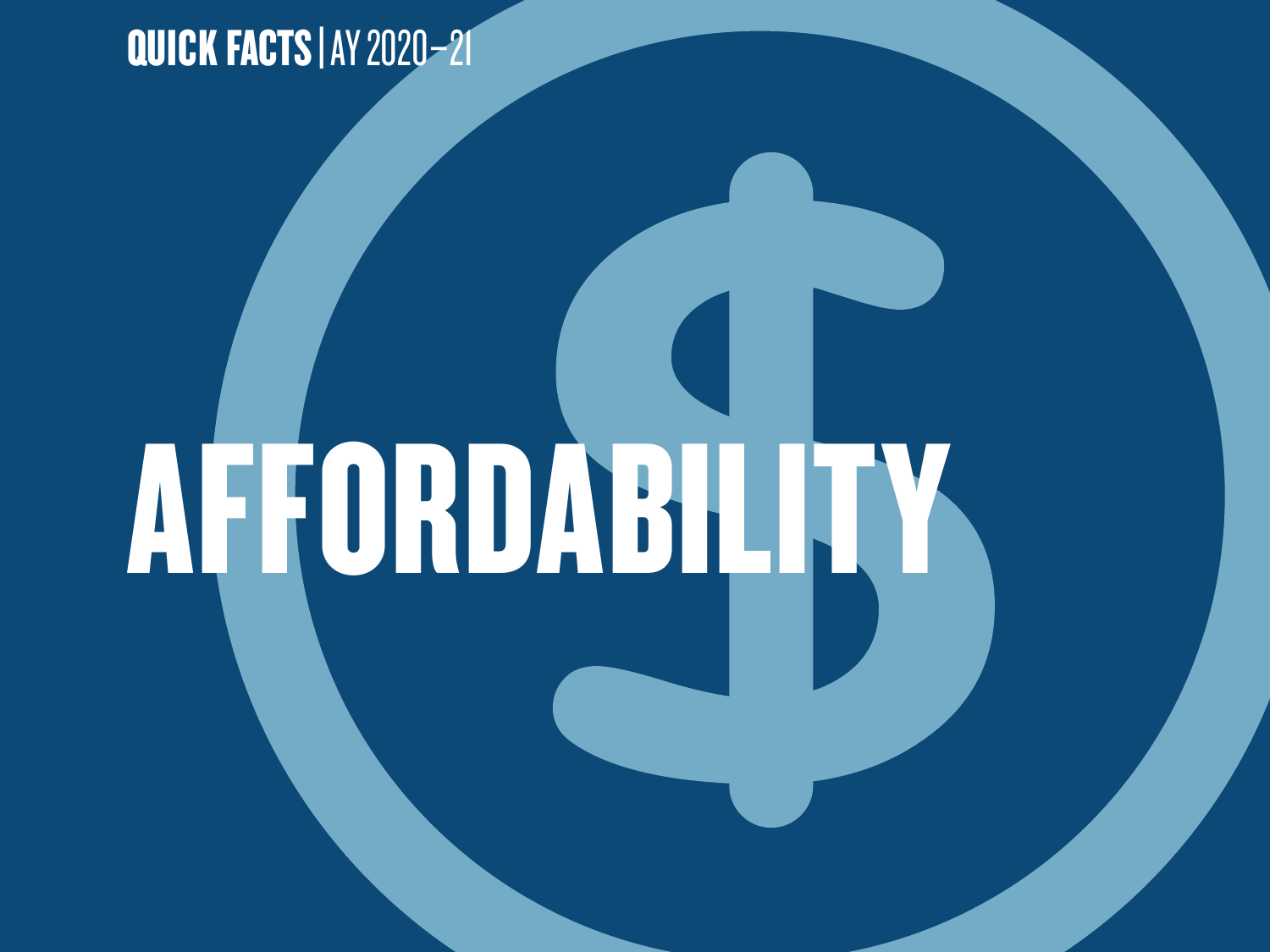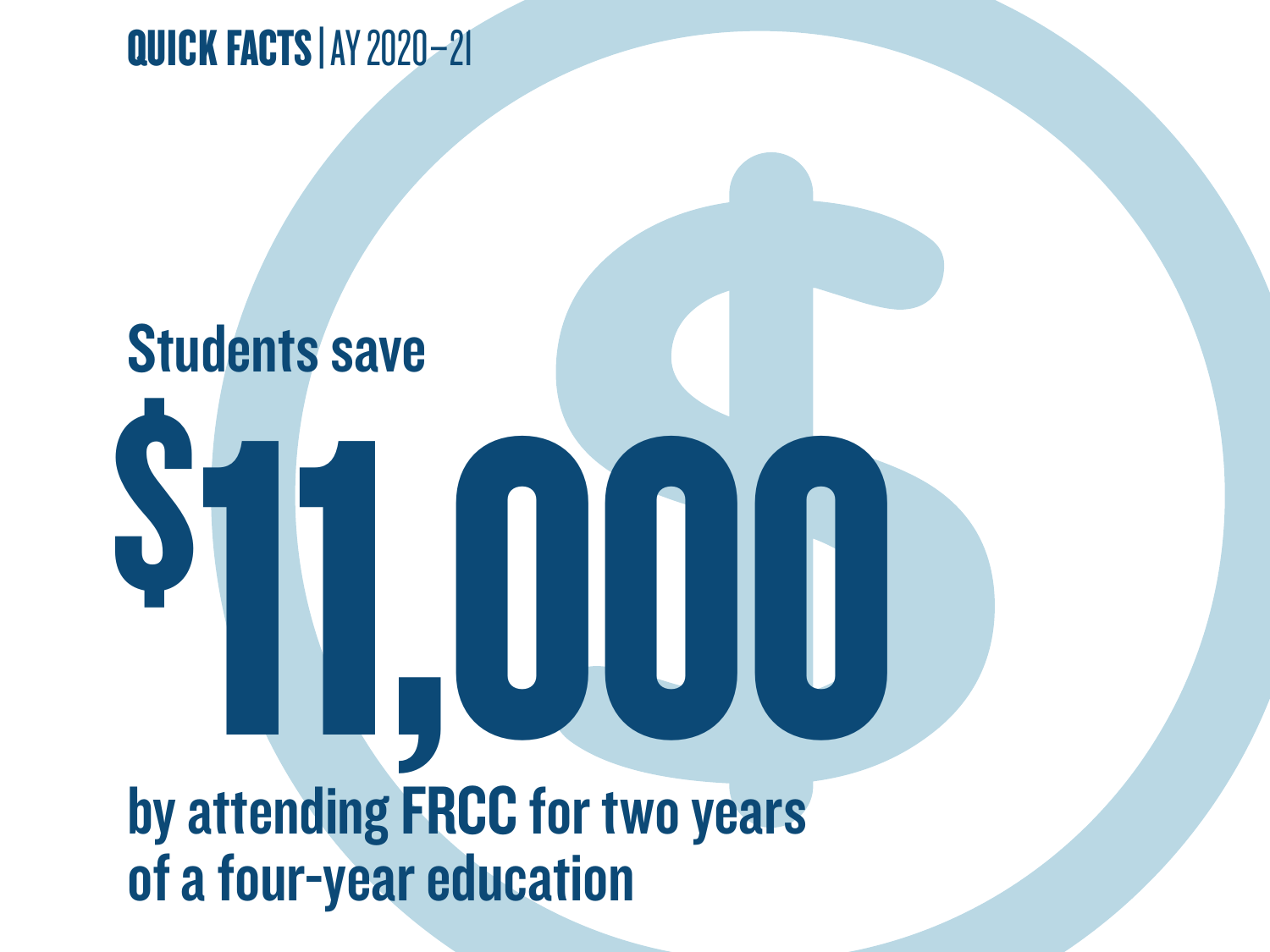### S<br>
18<br>
In free grants & scholars in free grants & scholarships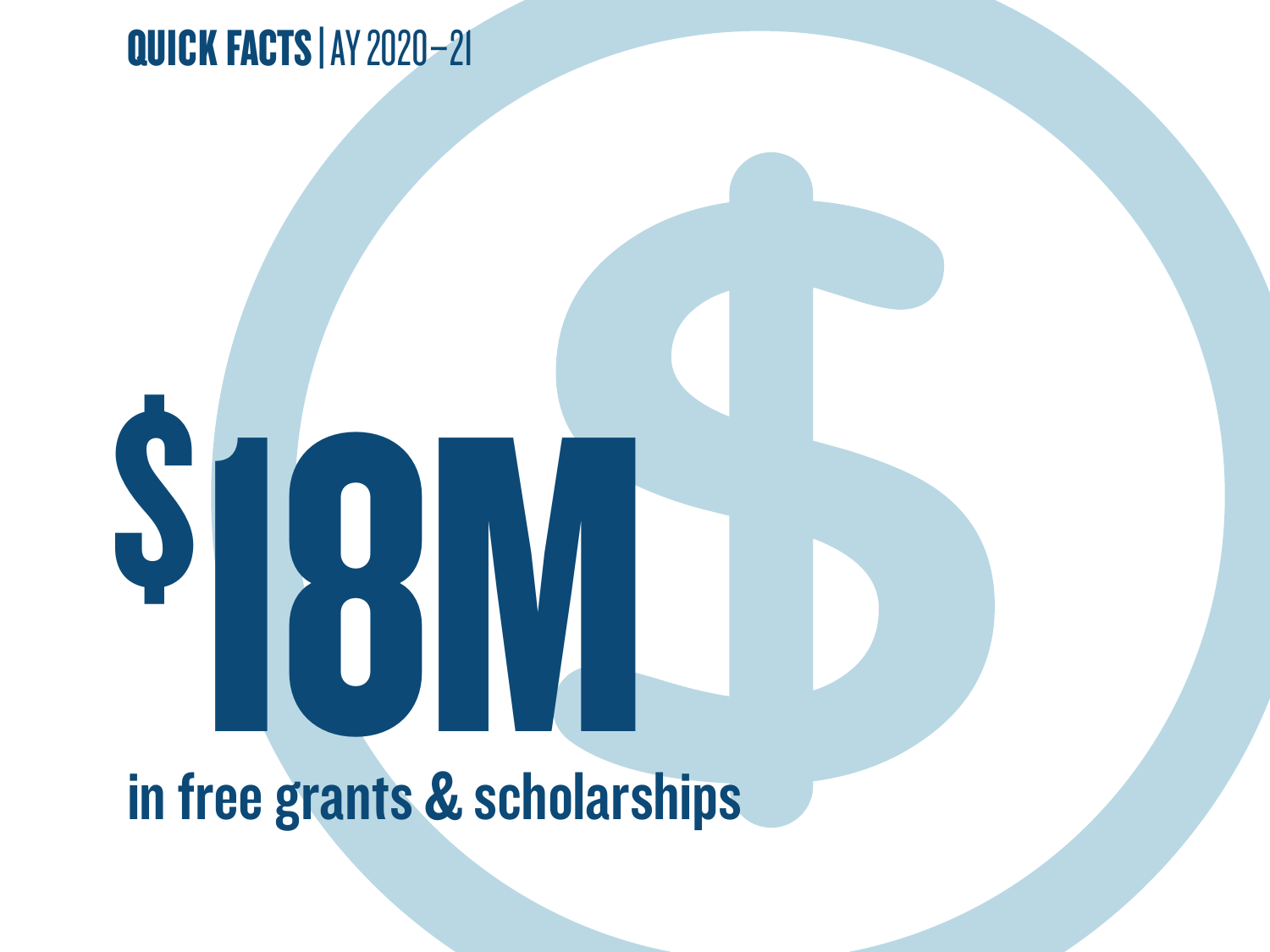### Students receiving financial aid

39%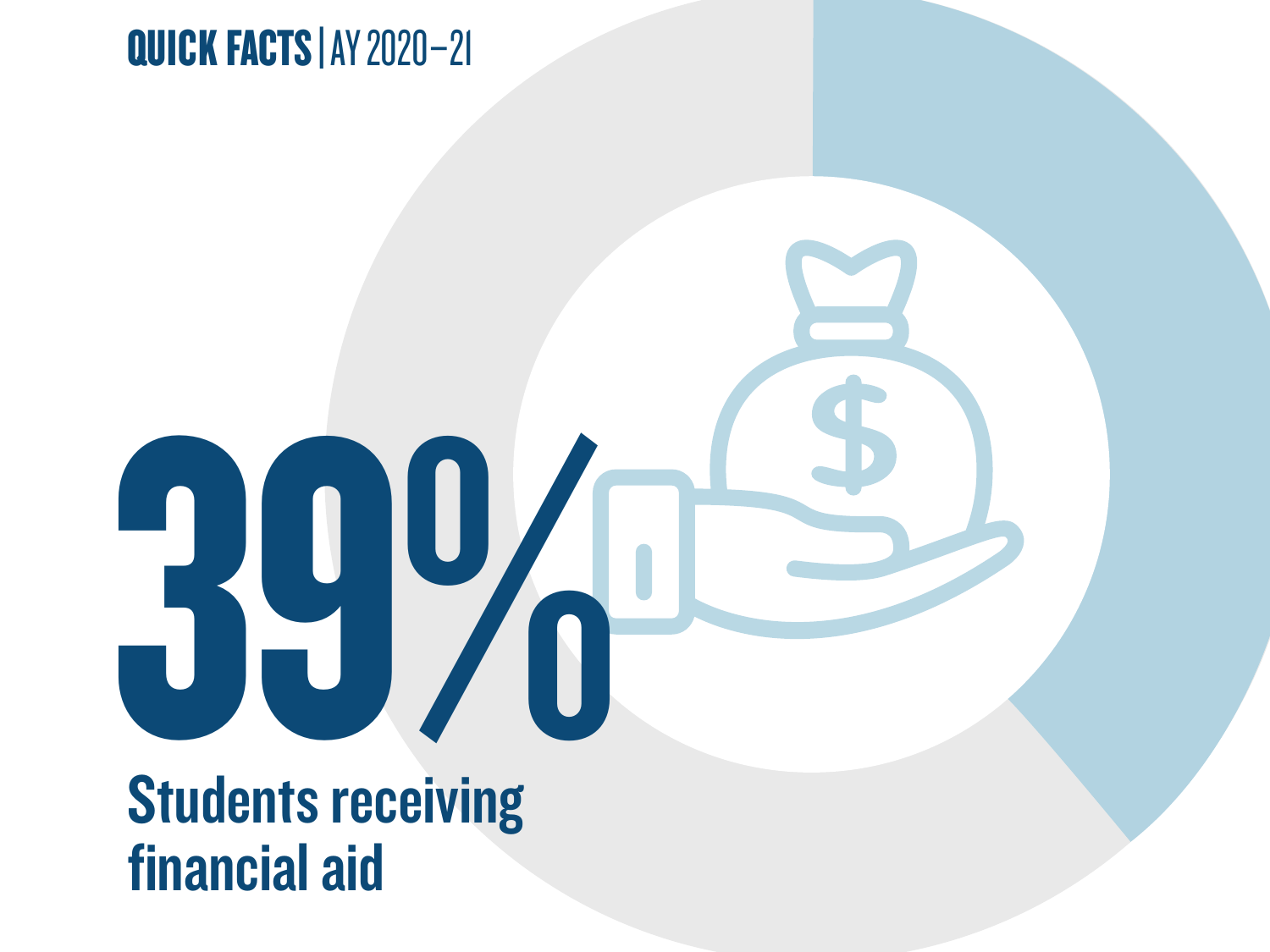### ACADEMIC PROGRAMS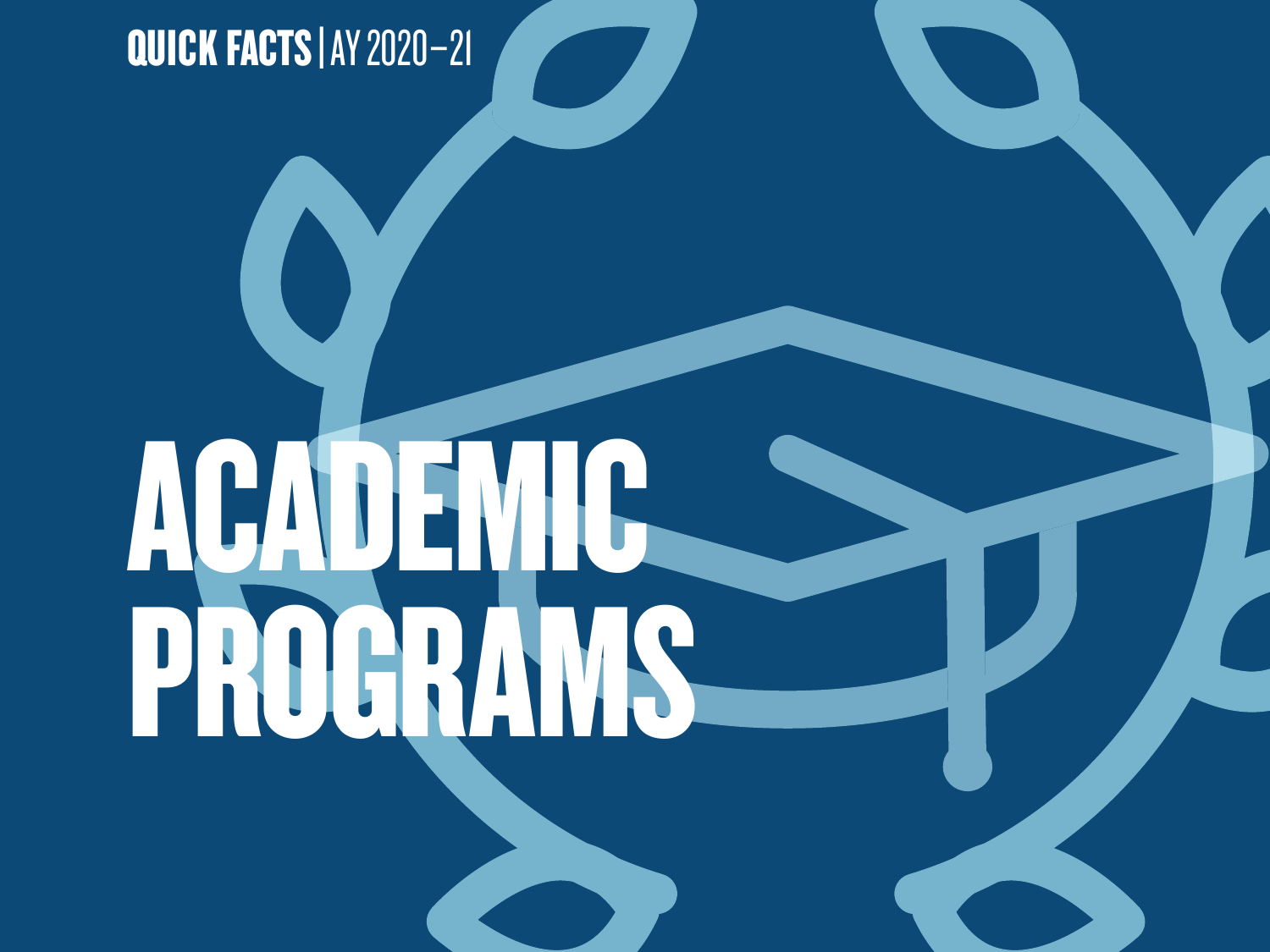

### **798**<br>Associate de Associate degrees offered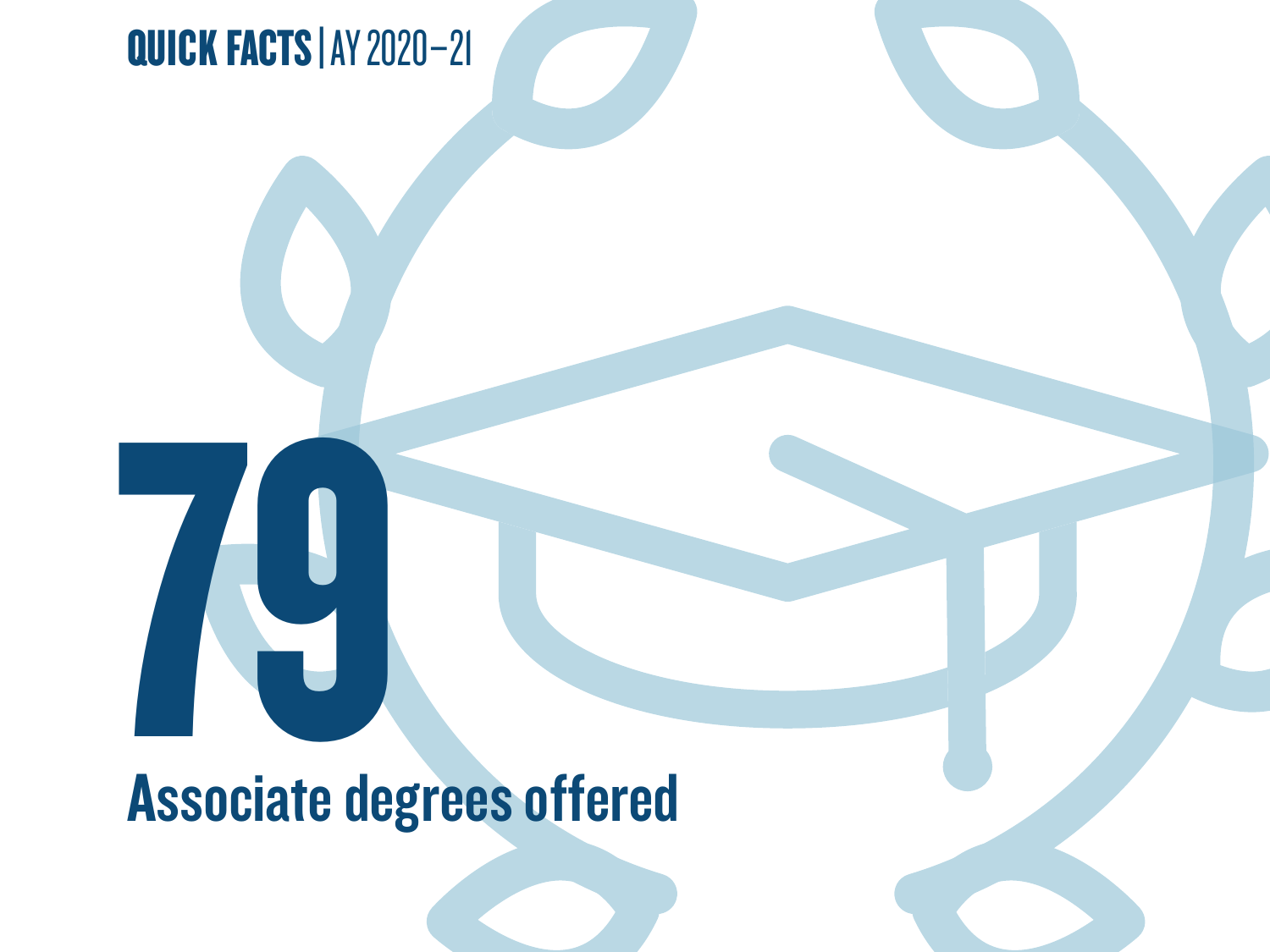

### **2008**<br>Bachel Bachelor's degrees offered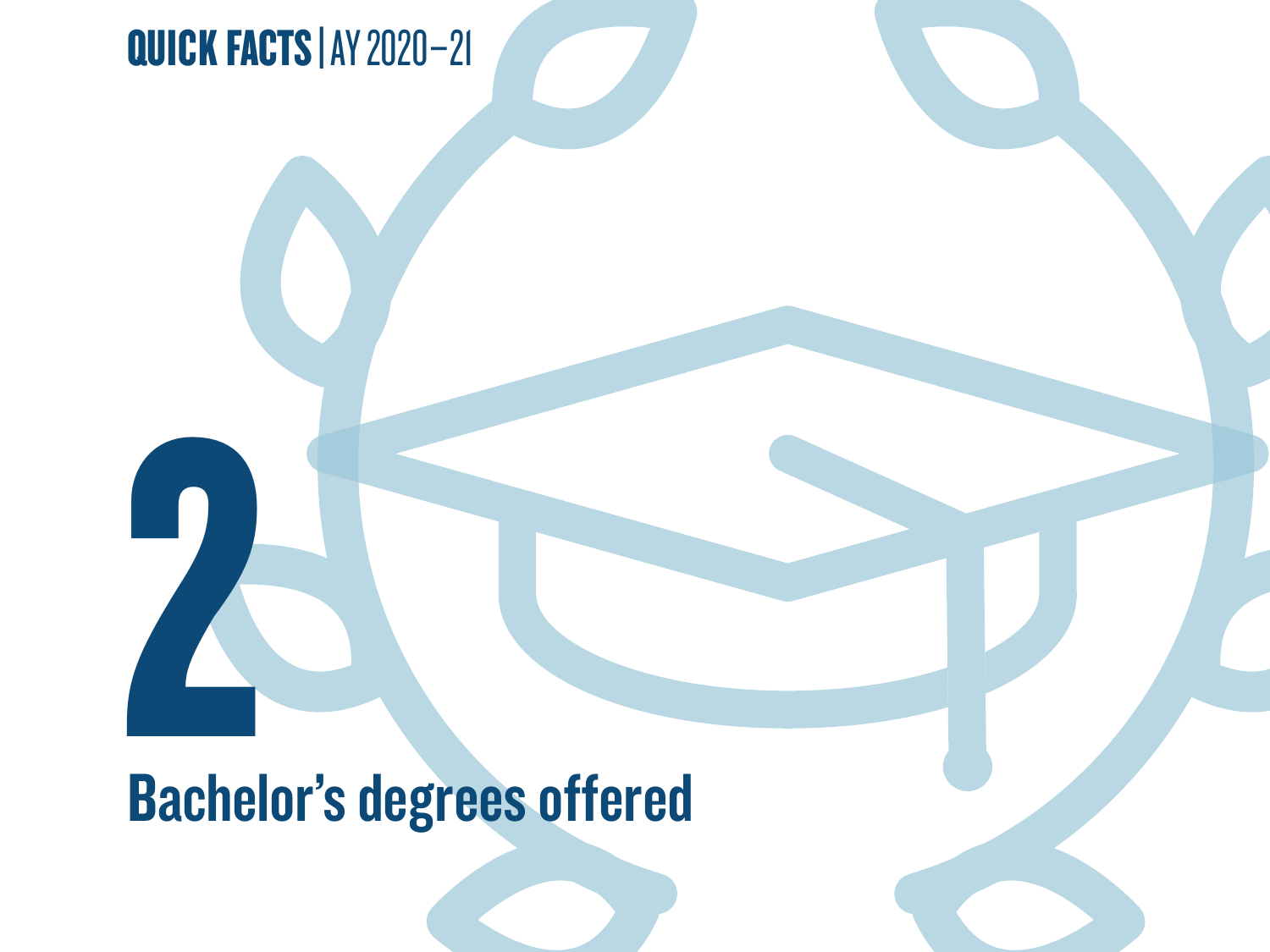

# 1,857 Degrees awarded in 2020-21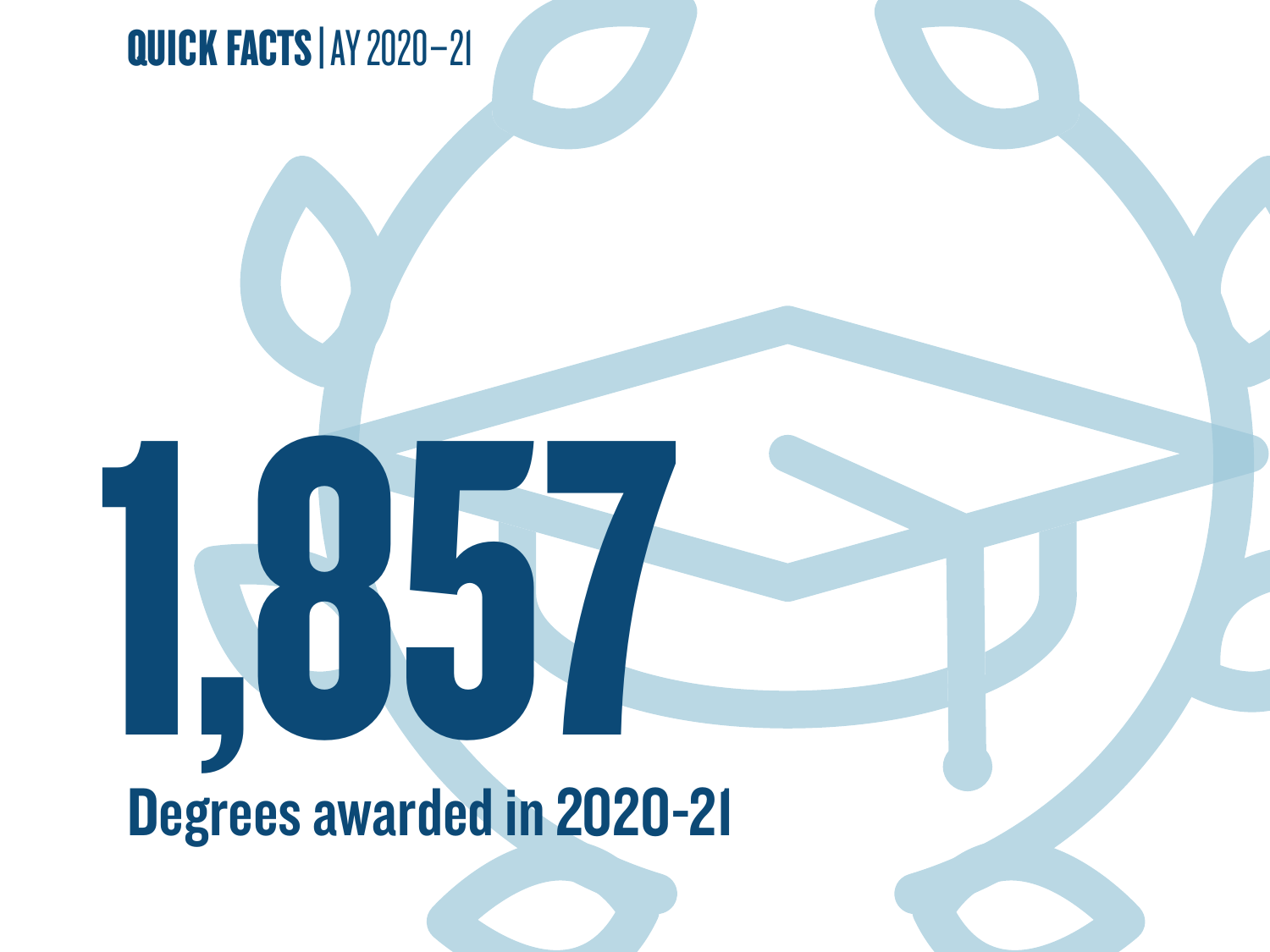

### DEGREES TOP 5 General Transfer Degree A.A./A.S. • Nursing A.A.S. • Veterinary Technology A.A.S. Computer Information Systems A.A.S. • Computer Networking A.A.S.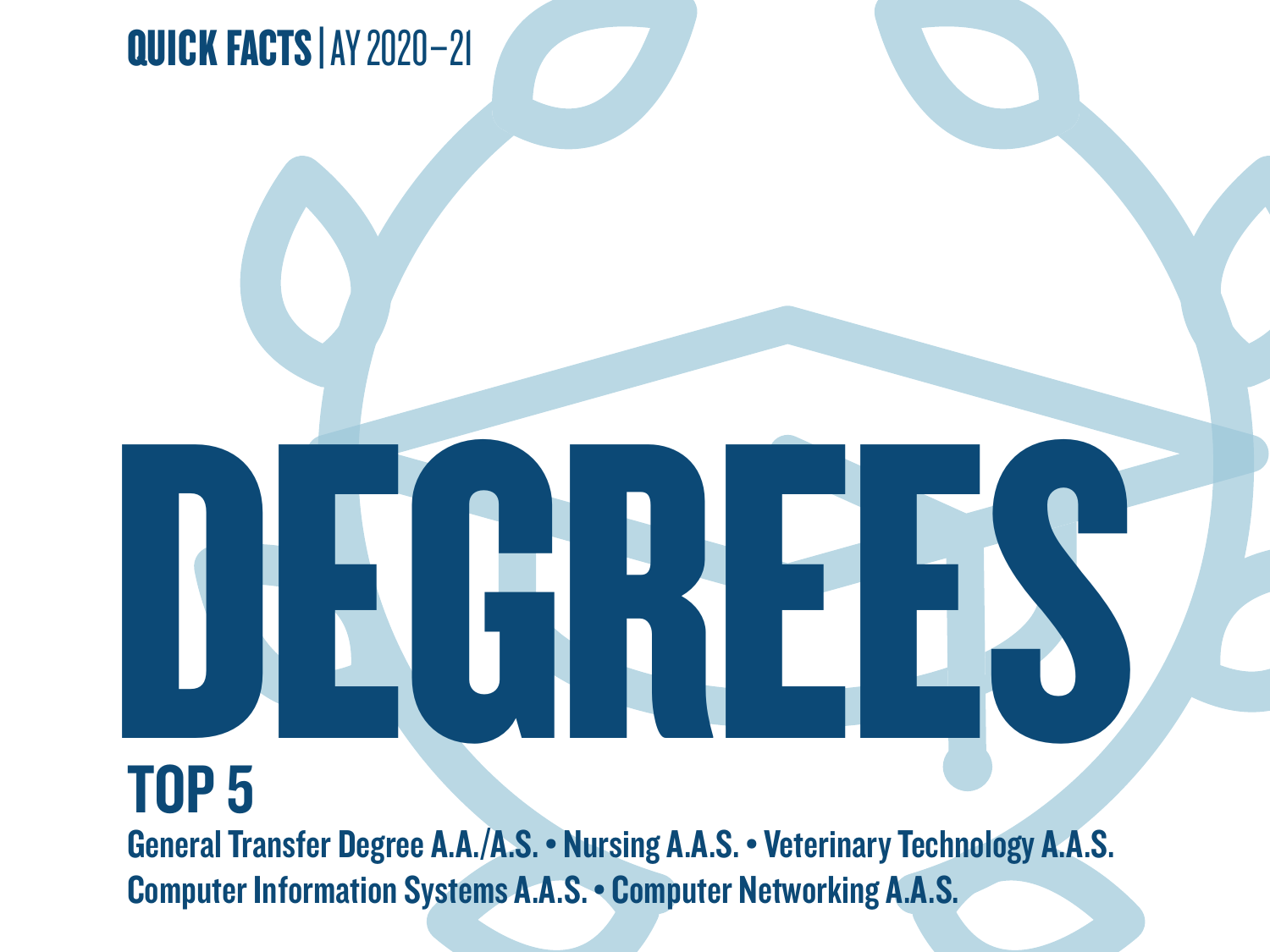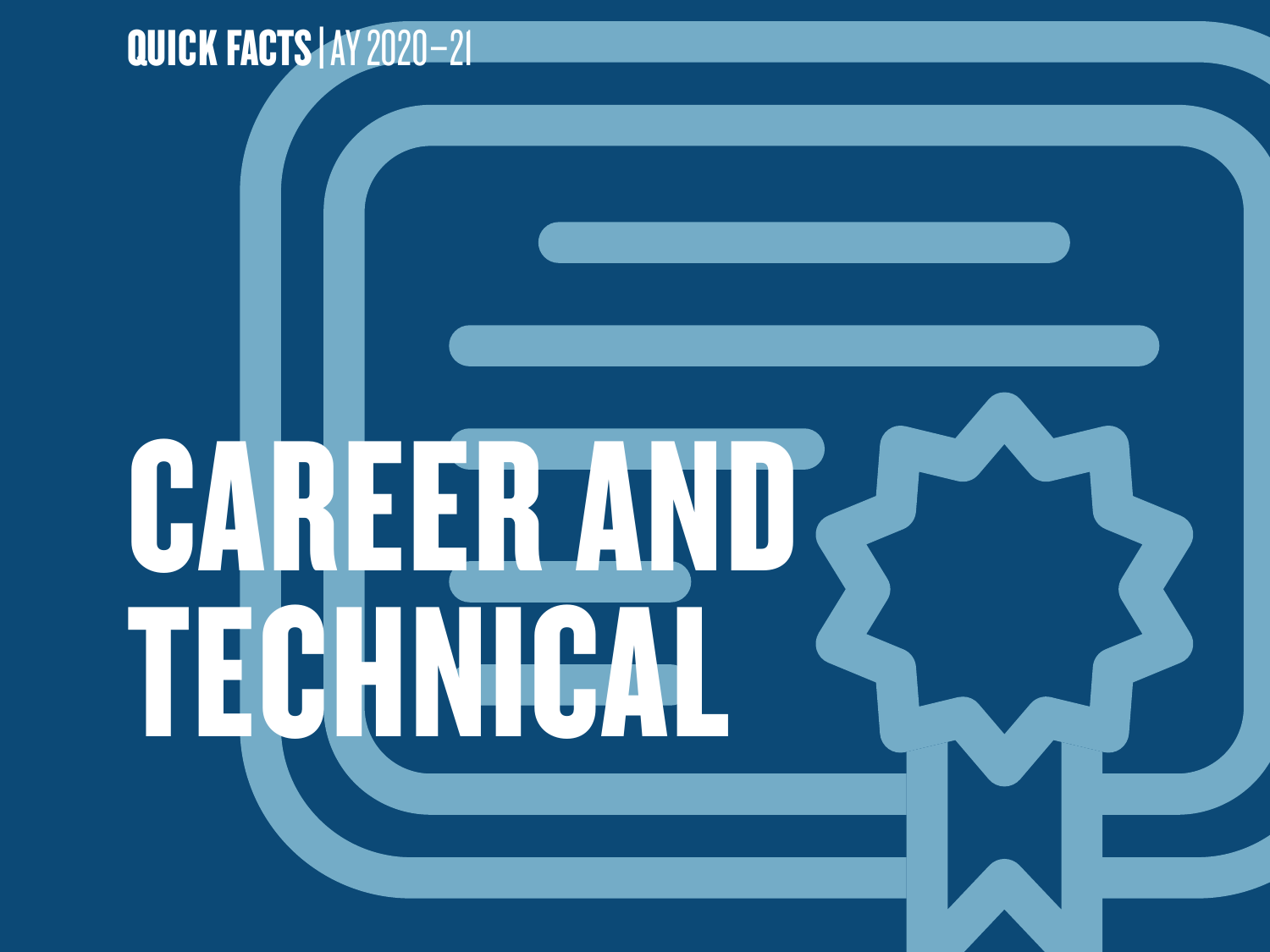### **1322** Certificates offered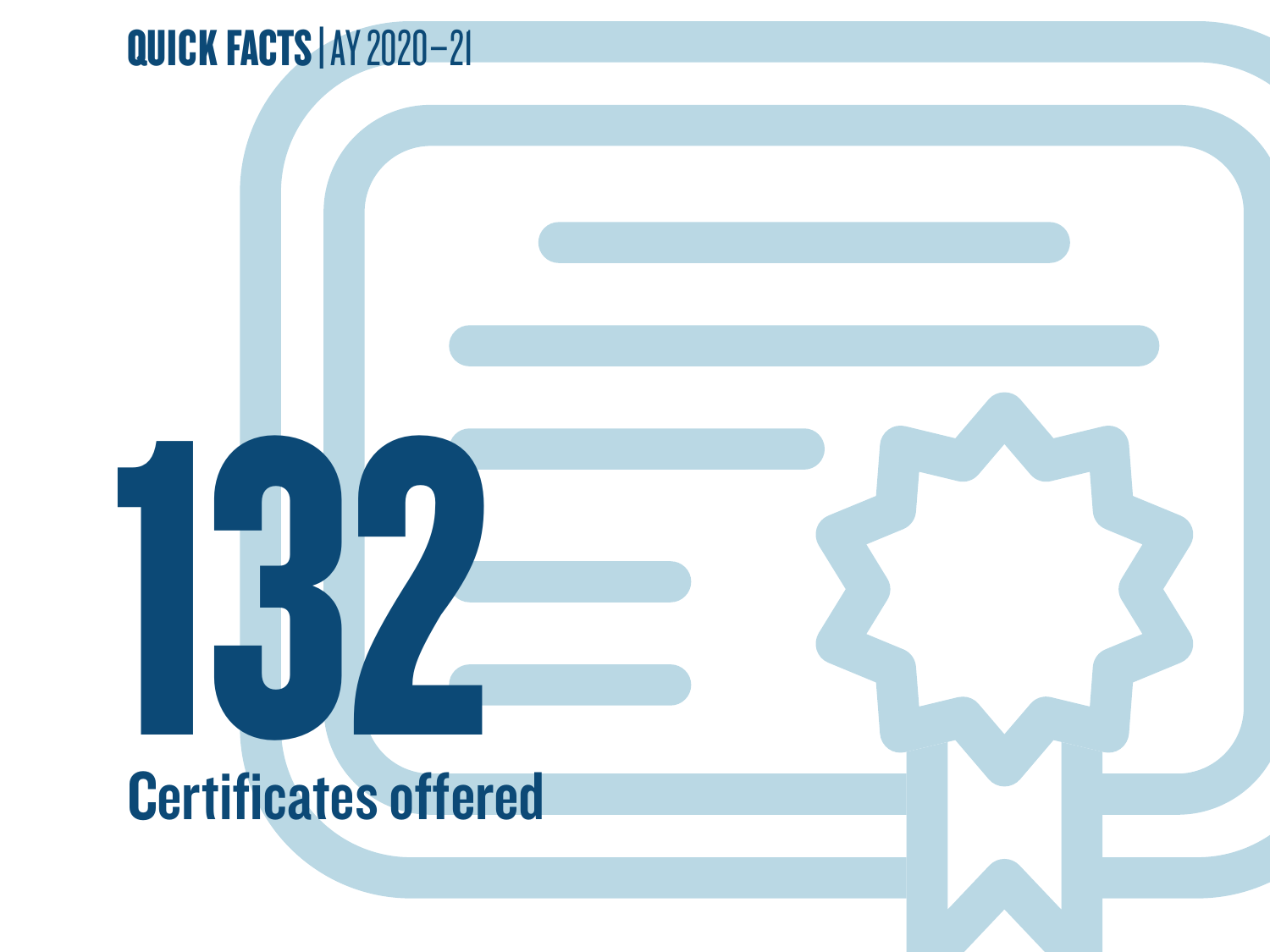# 4,381 Certificates awarded in 2020–21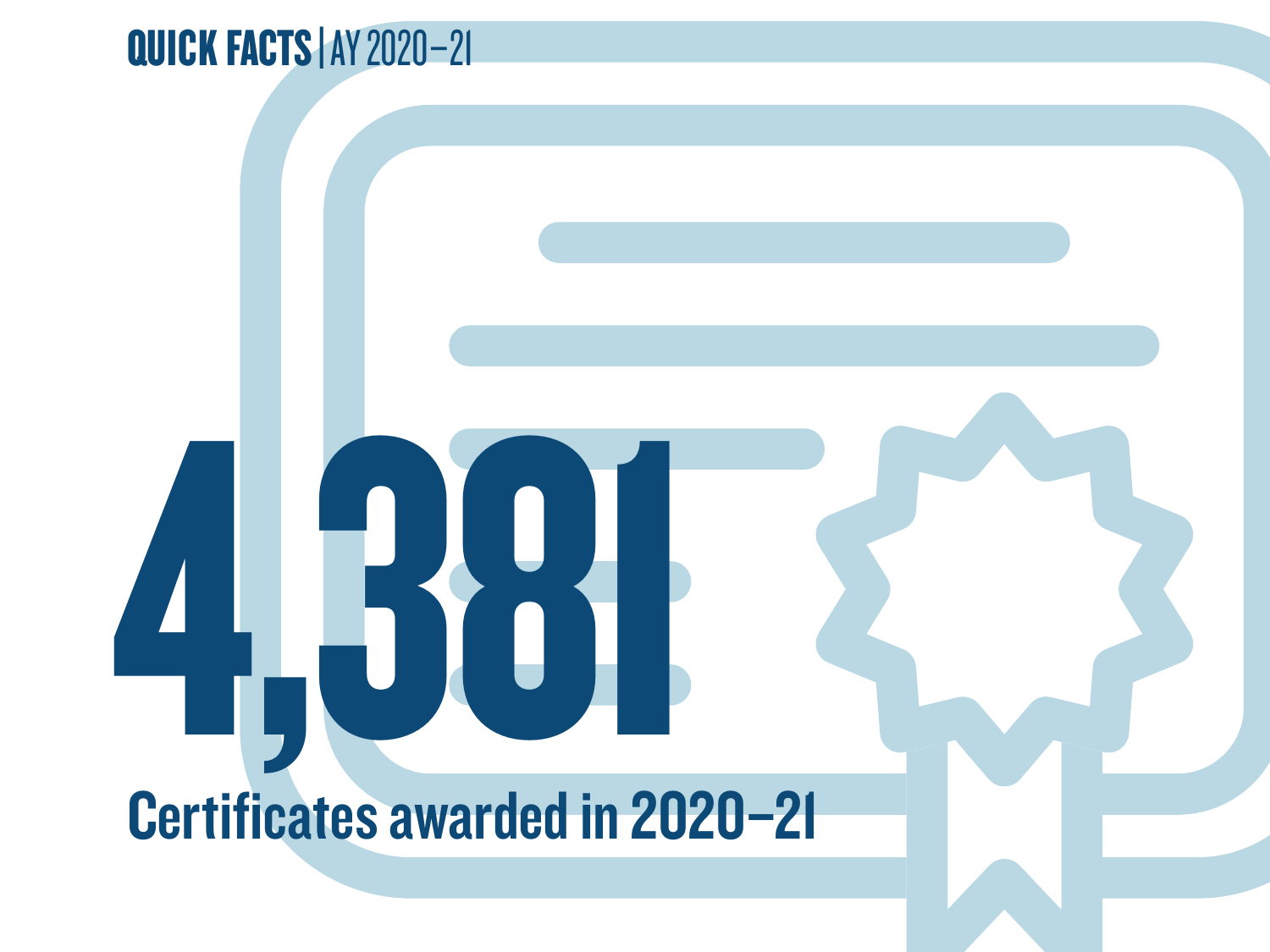